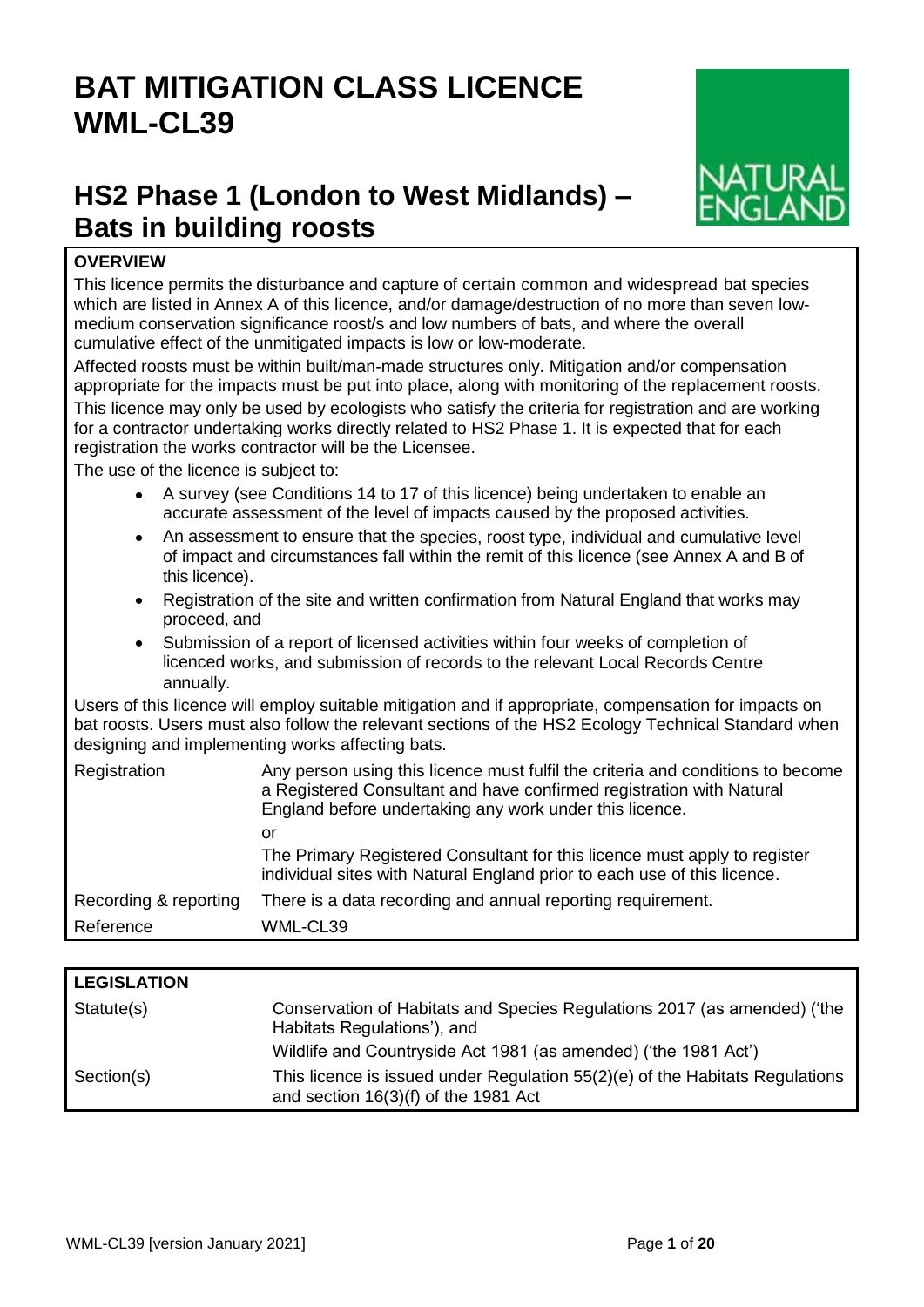# **LICENCE TERMS AND CONDITIONS**

| Valid for the period:                          | 1 January 2021 to 31 December 2021 (inclusive)                                                                                                                                                                                                                                                                                                         |  |
|------------------------------------------------|--------------------------------------------------------------------------------------------------------------------------------------------------------------------------------------------------------------------------------------------------------------------------------------------------------------------------------------------------------|--|
| Area valid in                                  | Within the consolidated construction boundary of the proposed rail route<br>and land upon which the Licensee has the permission of the owner to<br>operate, within the counties and unitary authorities of: Greater London,<br>Hertfordshire, Buckinghamshire, Oxfordshire, Northamptonshire,<br>Warwickshire, Staffordshire, Solihull and Birmingham. |  |
|                                                | It may also be used on land in the aforementioned counties and unitary<br>authorities where a third party or contractor of a third party owns or has<br>permission to operate, to undertake works which are directly related to the<br>construction of the rail route, and the Registered Consultant has registered<br>the site with Natural England.  |  |
| Purpose(s) for which<br>this licence is issued | Imperative reasons of overriding public interest, or<br>$\bullet$<br>Preserving public health and public safety                                                                                                                                                                                                                                        |  |
| What this licence<br>permits                   | Subject to all the terms and conditions of this licence, solely for the<br>purpose(s) stated above, and for works directly related to or necessary for<br>the construction of HS2 Phase 1, this licence permits Registered Ecological<br>Consultants, and their Assistants to:<br>i. Deliberately disturb;                                             |  |
|                                                | ii. Deliberately capture/take (ie, handle);                                                                                                                                                                                                                                                                                                            |  |
|                                                | iii. Transport.<br>Bat species and roost types specified in Annex A of this licence, and<br>to:                                                                                                                                                                                                                                                        |  |
|                                                | iv. Damage or destroy resting or breeding places of the species and roost<br>types specified in Annex A, using only the methods listed below.                                                                                                                                                                                                          |  |
| By means of                                    | By hand;<br>$\bullet$<br>Artificial light (eg, torches);<br>Endoscopes;<br>$\bullet$<br>Hand-held static nets;<br>Temporary exclusion by one-way doors or valves (bat excluders);<br>Permanent exclusion;<br>$\bullet$<br>Temporary obstruction of roost access;<br>Destructive search by soft demolition; and<br>Mechanical demolition.               |  |
| Who can use this<br>licence                    | This licence can only be relied upon by <b>Registered Consultants</b> <sup>*</sup> , and their<br>Assistants*, except those convicted on or after 1 January 2010 of a<br>wildlife crime* (unless, in respect of that offence, either:                                                                                                                  |  |
|                                                | they are a rehabilitated person for the purposes of the Rehabilitation of<br>Offenders Act 1974 and their conviction is treated as spent; or                                                                                                                                                                                                           |  |
|                                                | a court has made an order discharging them absolutely.)<br>$\bullet$                                                                                                                                                                                                                                                                                   |  |
|                                                | Any application by a person to whom this exclusion applies for an individual<br>licence will be considered on its merits.                                                                                                                                                                                                                              |  |
|                                                | * see Definitions                                                                                                                                                                                                                                                                                                                                      |  |
| <b>DEFINITIONS USED IN THIS LICENCE</b>        |                                                                                                                                                                                                                                                                                                                                                        |  |
| Licensee                                       | A contractor of HS2 Ltd, or a company which is required to undertake works<br>to facilitate the construction of HS2 Phase 1, who has instructed the Primary<br>Registered Consultant to carry out the licensed activities. Both parties must<br>apply to register sites with Natural England.                                                          |  |
| <b>Registered Consultant</b>                   | A professional ecological consultant who has been successfully registered<br>with Natural England to use this licence in accordance with standards set by<br>Natural England.                                                                                                                                                                          |  |
| <b>Primary Registered</b>                      | A Registered Consultant who has successfully registered a site or sites                                                                                                                                                                                                                                                                                |  |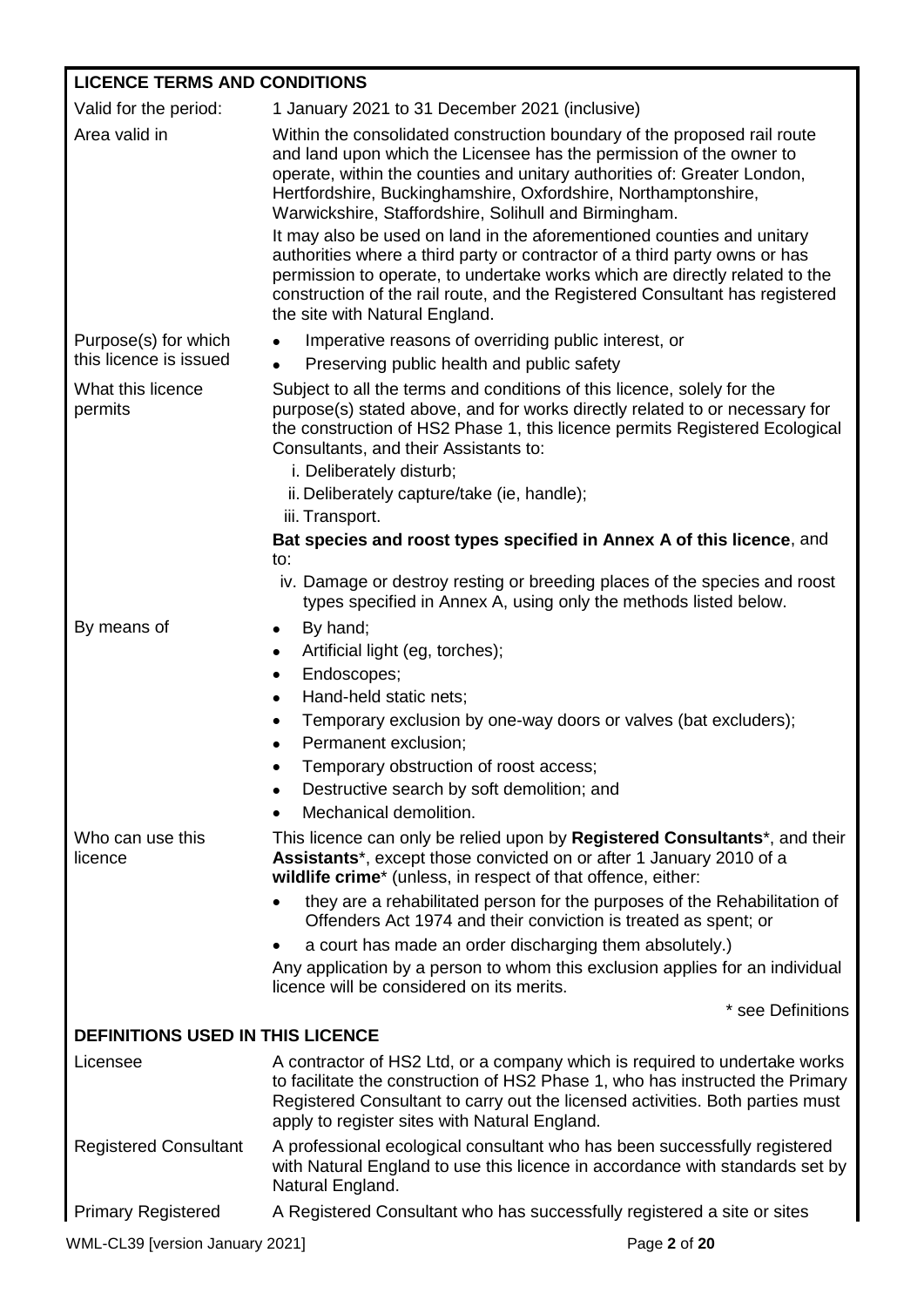| Consultant                                | where the licence may be used. There can only be one Primary Registered<br>Consultant per registered site                                                                                                                                                                                                                                                                                                                                                                                                                                                                                                                                                 |
|-------------------------------------------|-----------------------------------------------------------------------------------------------------------------------------------------------------------------------------------------------------------------------------------------------------------------------------------------------------------------------------------------------------------------------------------------------------------------------------------------------------------------------------------------------------------------------------------------------------------------------------------------------------------------------------------------------------------|
| <b>Secondary Registered</b><br>Consultant | A Registered Consultant who is registered to use WML-CL39 and who the<br>Primary Registered Consultant has authorised, by name in writing, to<br>undertake licensed activities specifically associated with WML-CL39 on a<br>registered site. There can only be one Secondary Registered Consultant per<br>registered site and they may only be appointed at Registered Sites where<br>the Primary Registered Consultant is registered to use WML-CL39 The<br>Secondary Registered Consultant shall carry a copy of the authorisation<br>letter while on the registered site and shall produce it to any police or<br>Natural England officer on request. |
| Assistant                                 | A person assisting a Registered Consultant. There are two levels of<br>Assistants covered under this licence. Their details must be listed in the site<br>registration form 'WML-CL39SiteReg'.                                                                                                                                                                                                                                                                                                                                                                                                                                                            |
| Level 1 Assistant                         | An ecological consultant, who is skilled and experienced in bat mitigation<br>work. A Level 1 Assistant is able to undertake licensed activities,<br>appropriate to their level of experience (as determined by the Registered<br>Consultant) on a registered site whilst the Consultant is not present, and<br>they do not have to be under their direct supervision. Level 1 Assistants<br>may directly supervise Level 2 Assistants. A maximum of three Level 1<br>Assistants can be authorised in writing by the Primary Registered<br>Consultant to undertake licensed activities on a site registered under this<br>licence.                        |
| Level 2 Assistant                         | A person authorised to act under this licence whilst they are under the direct<br>supervision of a Registered Consultant or a Level 1 Assistant. A maximum<br>of six Level 2 Assistants can be authorised in writing by the Primary<br>Registered Consultant to undertake licensed activities on a site registered<br>under this licence.                                                                                                                                                                                                                                                                                                                 |
| <b>Registered Site</b>                    | A site that has been registered with Natural England for the purposes of this<br>licence.                                                                                                                                                                                                                                                                                                                                                                                                                                                                                                                                                                 |
| Small numbers                             | For the purposes of this licence, the term 'small numbers of bats' is not<br>defined. Registered consultants are expected to use their experience and<br>professional judgement in deciding what reasonably can be considered to<br>be small numbers of the species of bat involved. These judgements are<br>expected to be in line with established best practice and likely to be<br>determined in the same way by other professional consultants who are<br>experienced in bat ecology and mitigation.                                                                                                                                                 |
| Low to low-moderate<br>impacts            | For the purposes of this licence, the terms low and low-moderate impact is<br>that which the unmitigated impact of the proposed actions would likely be<br>judged, by other professional ecologists, to not be likely to cause harm that<br>could be considered to be moderate-high or high. This decision will take into<br>account the numbers of roosts, roost types and numbers of bats involved.<br>Generally these are impacts which can be easily mitigated or compensated<br>by applying standard measures.                                                                                                                                       |
| Destructive search by<br>soft demolition  | The taking apart of a bat structure in a controlled and careful manner by<br>hand, or in some instances with the assistance of hand-held tools and<br>machinery, under direct ecological supervision. Only the Registered<br>Consultant or Level 1 Assistant may take any bats found. Under this licence<br>only the Registered Consultant or a Level 1 Assistant must undertake or<br>directly supervise any destructive searching.                                                                                                                                                                                                                      |
| <b>Mechanical demolition</b>              | Is the destruction of a structure that previously supported a bat roost using<br>mechanical means after the structure, or relevant part of the structure, has<br>been declared free of bats by the Registered Consultant. Mechanical<br>demolition usually is preceded by a soft demolition exercise or completion of<br>an exclusion process.                                                                                                                                                                                                                                                                                                            |
| <b>Wildlife Crime</b>                     | Any offence under the Conservation of Habitats and Species Regulations                                                                                                                                                                                                                                                                                                                                                                                                                                                                                                                                                                                    |
| WML-CL39 [version January 2021]           | Page 3 of 20                                                                                                                                                                                                                                                                                                                                                                                                                                                                                                                                                                                                                                              |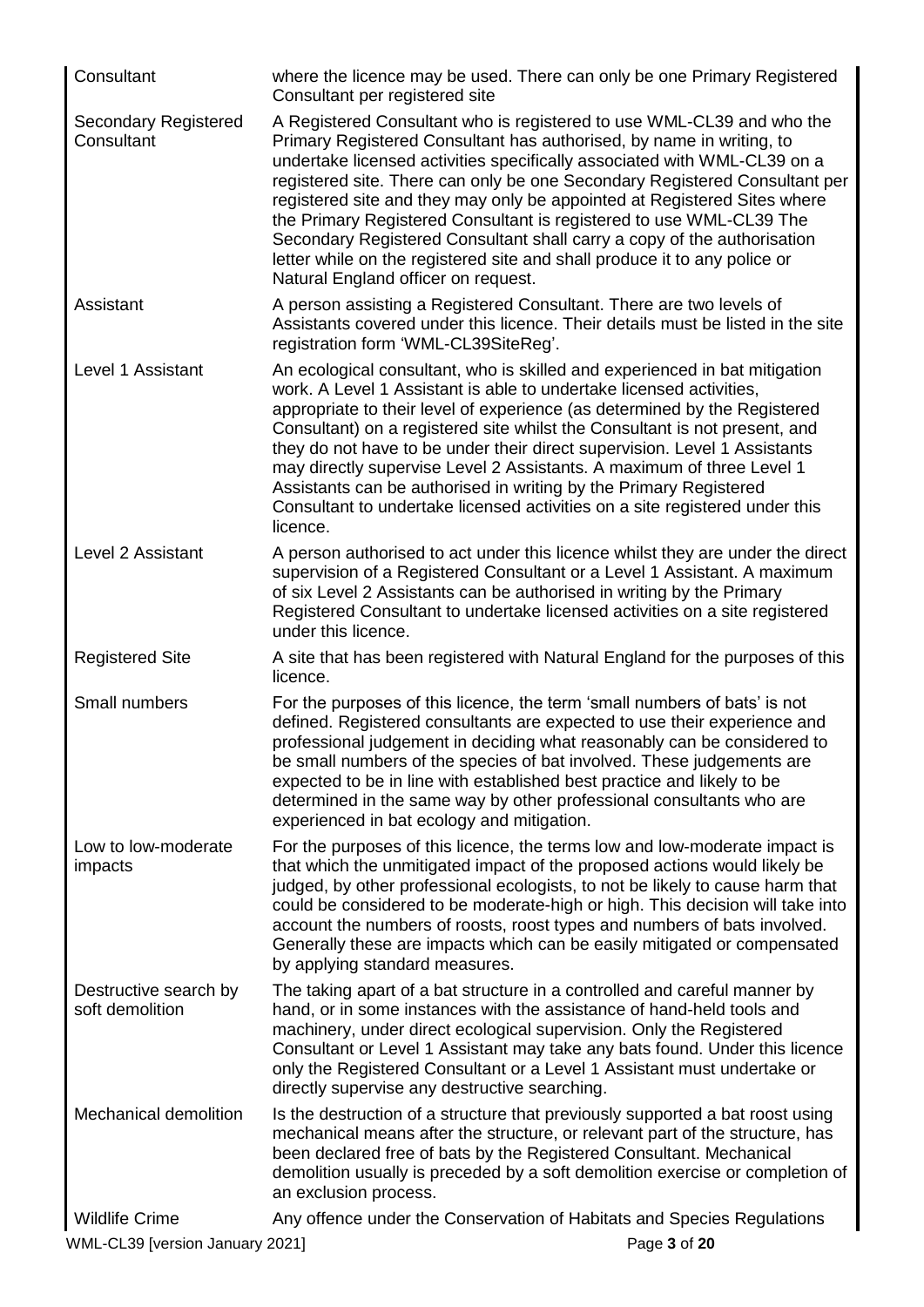2017('the Habitats Regulations'), the Wildlife and Countryside Act 1981, the Protection of Badgers Act 1992, the Deer Act 1991, the Hunting Act 2004, the Wild Mammals (Protection) Act 1996, the Animal Welfare Act 2006, the Protection of Animals Act 1911 (all as amended) or the Invasive Alien Species (Enforcement and Permitting) Order 2019.

**'Lower conservation significance/importance' roosts** are for the purposes of this licence defined below:

A **'feeding roost'** is a place where individual bats or a few individuals rest or feed during the night but are rarely present during the day. They are often distinguishable by evidence of insect remains.

A **'day roost'** is a place where individual bats, or small groups of males, rest or shelter in the day but are rarely found by night in the summer.

A **'night roost'** is a place where bats rest or shelter in the night but are rarely found by day. These roosts vary in their conservation significance and may be used by a single individual on occasion or it could be used regularly by the whole colony. This licence only covers night roosts of low conservation significance.

A **'transitional / occasional roost'** is a place used by a few individuals or occasionally small groups for generally short periods of time on waking from hibernation or in the period prior to hibernation.

A '**satellite roost'** is an alternative roost found in close proximity to the main nursery colony used by a few individual breeding females or small groups of breeding females throughout the breeding season.

A **'lower conservation significance maternity roost'** is a place used as breeding site by small numbers of breeding females.

A '**lower importance hibernation roost'** is a location with constant cool temperatures and high humidity, where small numbers of bats are found during the winter months.

Other roosts definitions used in this licence:

A **'roost'** is defined as a single structure or part of a structure, used by a single species for a single purpose. For example, where a wall cavity forms a roost for pipistrelle bats and the roof void a roost for brown long eared bats, this, for the purposes of this licence, would be two roosts.

A '**multi-functional roost'** is considered to be a roost that is used by bats of the same, or different species of bats, for different functions. For example, a structure which is used as a maternity roost or a hibernation roost and also by individual bats as a day or a night roost would be considered to be a multi-functional roost. In the context of this licence such a roost would be used by small numbers of a few species of bats.

A **'multi-species roost'** is considered to be a roost that is used by more than three bat species. Different bat species may be using it at the same or different times or for the same or different purposes.

An **'alternative roost'** shall include: a purposely installed bat box or suitably designed and located feature or structure provided for the purposes of providing bat roosts; an existing roost which will not be impacted by the works; or other new/enhanced roosting opportunities. Any alternative roost must be suitable for the species, within or close to the existing roost and free from additional disturbance or development pressure.

# **LICENCE CONDITIONS**

- 1. This licence includes Annexes A, B and C which contain additional terms and conditions of use.
- 2. The confirmation of registration to work as Registered Consultant under this licence forms part of this licence and must be kept with this licence and produced along with the licence and confirmation of site registration, when required.
- 3. To use this licence you must be:
	- a. A primary or secondary Registered Ecological Consultant (see Definitions);
	- b. A Level 1 or Level 2 Assistant (see Definitions) who has been given written permission by the Licensee to act on their behalf on a specific site registered under this licence.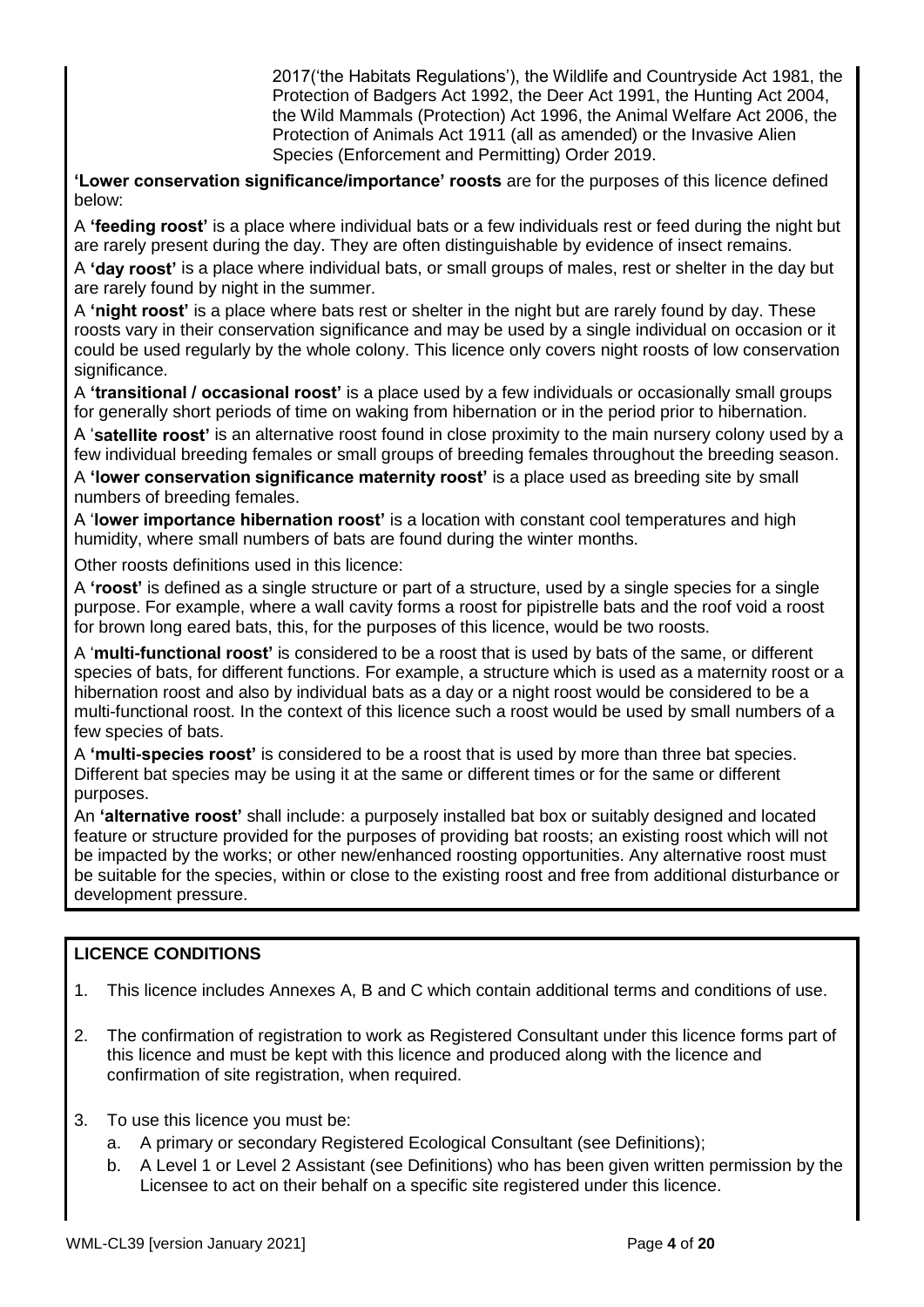- 4. The Licensee is required to obtain all necessary permissions and consents and arrange access to the site for the Registered Consultant for the duration of the licenced activities and monitoring period, prior to registering the site. These records must be kept for at least 24 months following completion of the licenced works and monitoring period and must be made available on request to any Natural England officer at any reasonable time, within five working days.
- 5. Any Assistant must be named on the site registration document and be authorised in writing by the Licensee to act on their behalf under this licence. Any such person must carry this written authorisation with them at all times when conducting activities under this licence
- 6. It is the responsibility of the Primary Registered Consultant to ensure Assistants have appropriate training, experience and instruction, including on mitigation measures commonly employed, to act under this licence and that they use appropriate equipment so as to avoid unnecessary suffering of any animal in the course of licensed operations.
- 7. The Registered Consultant and their Assistants must have prior experience of using the methods proposed in the site registration document (WML-CL39 Site Reg). This can be evidenced by previous experience with mitigation licences, Science and Conservation licences held or by being registered for the relevant level of [Class Licence](https://www.gov.uk/government/collections/class-licences-for-wildlife-management) for the methods being proposed.
- 8. This licence may only be used at a site that has been successfully registered with Natural England and where the information in the authorised site registration form 'WML-CL39-SiteReg' and site registration spreadsheet 'WML-CL39-SiteRegSpreadsheet' remains accurate for the duration of the licensed activities.
- 9. Site registration involves submission of a site registration document 'WML-CL39-SiteReg' and site registration spreadsheet 'WML-CL39-SiteRegSpreadsheet'. The site registration documentation must be submitted to Natural England for assessment at least six weeks in advance of the intended start date.
- 10. Proposed activities under this licence, as described in the site registration document, may only take place with the agreement of the Licensee who must also have agreed to comply with the terms and conditions of this licence, and any mitigation and / or compensation requirements detailed in 'WML-CL39 SiteReg' and 'WML-CL39-SiteRegSpreadsheet'.
- 11. Sites must be registered using site registration form 'WML-CL39 SiteReg' and site registration spreadsheet 'WML-CL39-SiteRegSpreadsheet'. This must be submitted at least six weeks in advance of the intended start date, but not more than 12 weeks in advance and:
	- a. All consents necessary for the proposed activity must have been granted (planning or other) before applying to register the site. For all consents that have been granted, all conditions or Reserved Matters relating to wildlife species and habitat issues (which are intended to be and are capable of being discharged) must be discharged and in place.
	- b. A walk over survey/check must have been undertaken within three months prior to submission of the site registration form to ensure that conditions have not changed since the most recent survey was undertaken.
	- c. Works may only take place in agreement with the landowner, who must also have agreed to comply with the terms and conditions of this licence, including any compensation requirements to be provided (Relevant Annex(s)). Confirmation of this agreement must be declared in the site registration form WML-CL39 Site Reg.
- 12. Works are only permitted to commence following receipt of an email from Natural England confirming that the site is registered and works can proceed as described in the site registration document. Natural England reserves the right to request further information before a site is registered.

WML-CL39 [version January 2021] Page **5** of **20** 13. If details within an authorised site registration change, the Licensee and Primary Registered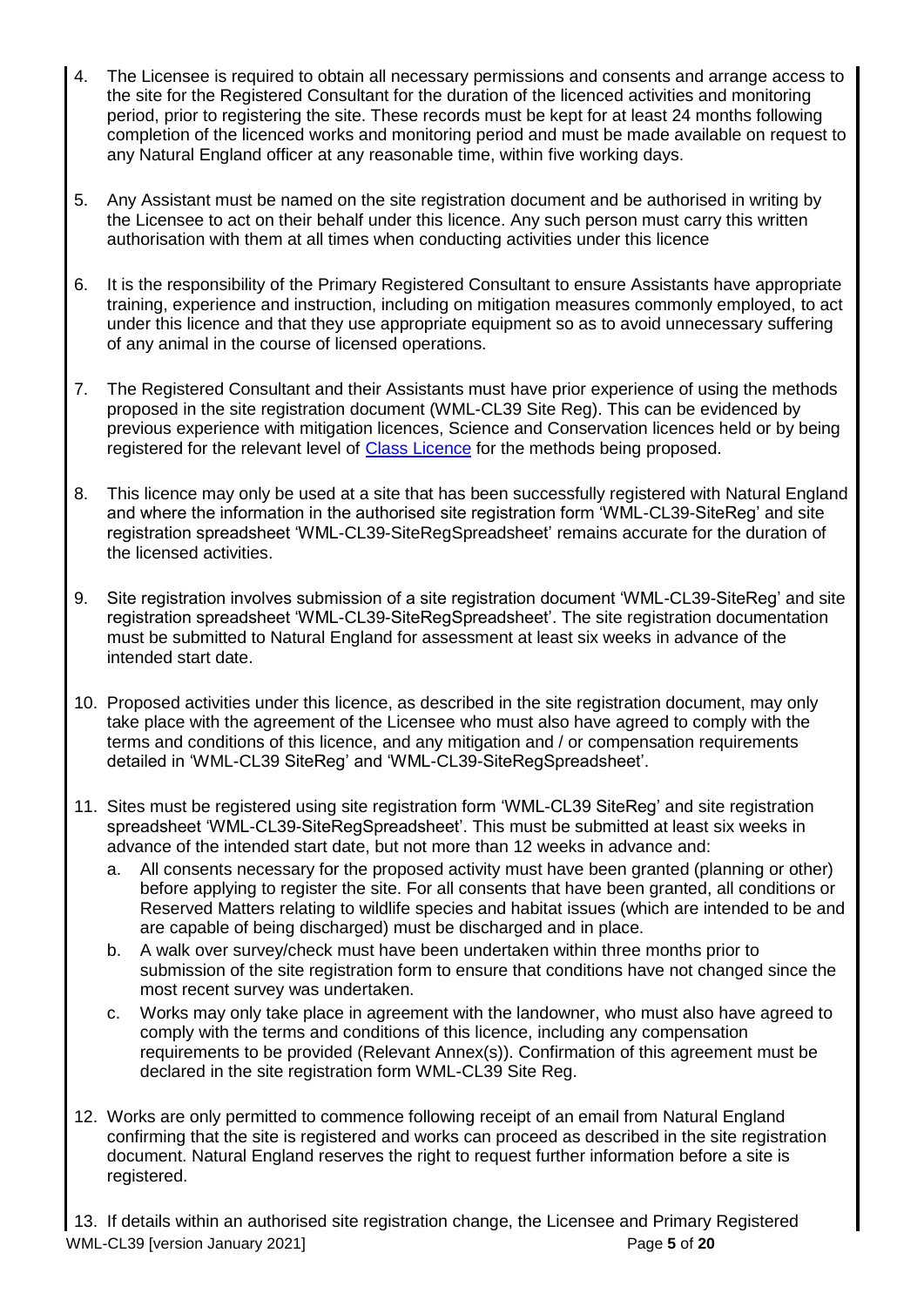Consultant must apply to Natural England with an amended site registration form, and if relevant, amended site registration spreadsheet and/or amended maps to allow reassessment. Responsibility remains with the original person(s) on the authorised site registration form until written confirmation authorising the change has been received from Natural England. Details include:

- a. Change of Licensee;
- b. Change of Primary Registered Consultant;
- c. Change to work schedule: an amended site registration form must be submitted prior to the expiry of the licence period within the authorised site registration form. An explanation for this request must be provided. Licensed activities must stop if they go beyond the licence period in the authorised site registration form except where written confirmation authorising the change has been received from Natural England; and
- d. Significant changes to licensed activities: should circumstances change so that activities and/or impacts falling outside the scope of this licence are required then works may no longer proceed. Natural England must be notified in writing within two working days, the site will then be considered null and void, and an individual licence will be required to proceed.

# **Survey and Assessment Requirements**

- 14. Before registering a site, it must have been subject to a suitable level of survey to identify buildings or structures with bat potential and the species of bats and type of roosts likely to be present.
- 15. All surveys (pre and post site registration) must be undertaken in accordance with the Bat Conservation Trust (BCT) Bat Surveys for Professional Ecologists – Good Practice Guidelines and the Bat Mitigation Guidelines (see Information and Advice note f). Surveys must be up-to-date and tailored to each site, taking into account complexity of the structures involved and potential usage by bats throughout the year.
- 16. All reasonable effort to identify the bats present to species level and the roost type(s) must be undertaken.
- 17. The survey records must be kept for at least 24 months following completion of the monitoring period and must be made available on request to any Natural England officer or any police officer at any reasonable time, within five working days.

# **Working under the licence**

- 18. This licence is only to be used for species and numbers of bats and roost types included on Annex A and where the cumulative impacts resulting from the use of this licence are in the range of low to low-moderate.
- 19. The Licensee and Registered Consultant are responsible for **all** activities carried out under this licence, including activities carried out by any Assistants.
- 20. It is the duty of any person authorised to use this licence to ensure that they can adhere to the activities permitted as detailed on the authorised site registration form and conditions of this licence before accepting this responsibility. While engaged in the activities to which this licence applies the Registered Consultant shall make a copy of the licence (including the Annexes) available for inspection on each registered site where the activities are taking place and shall make it available for inspection to Natural England or any police officer on request within five working days.
- 21. The Registered Consultant must ensure that all those involved in the proposed works at the registered site understand by way of a "tool box talk":
	- that bats are present;
	- the legislation relating to bats;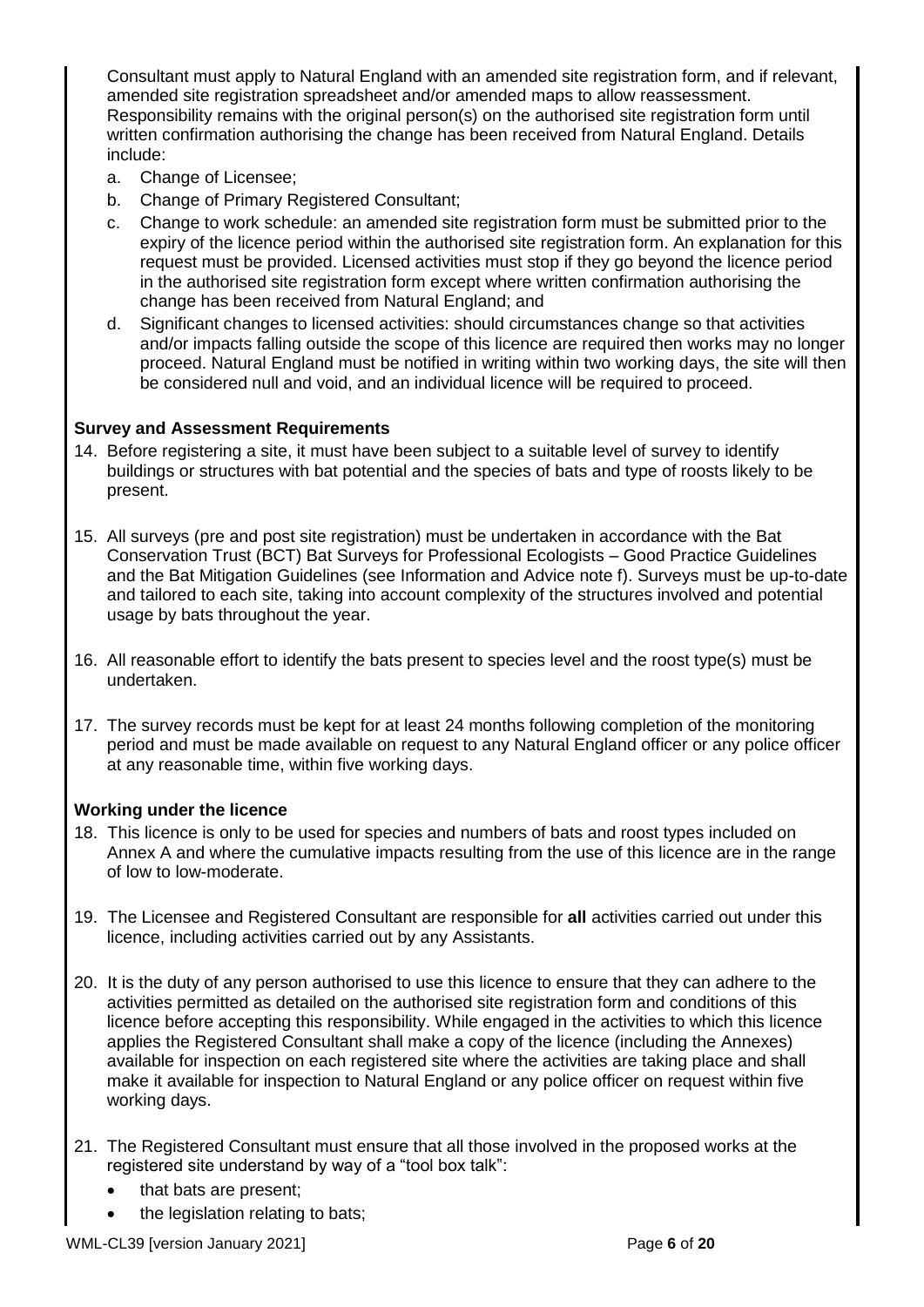- the measures that will be used to protect bats;
- good working practices;
- licensable activities; and
- what to do should bats be found.

This information must be provided before any works commence in the registered site. A written record that this has been undertaken must be kept by the Licensee and made available to Natural England or any police officer on request within five working days.

22. The Registered Consultant may permit a Level 1 Assistant to supervise works at sites where the Registered Consultant is not present. The Level 1 Assistant must be suitably experienced in the work and methods being employed at that site and also be suitably experienced at supervising works.

# **Dealing with bats discovered during pre-work assessments or unexpectedly**

- 23. Where bats are unexpectedly discovered i.e. species not included on this licence or in numbers or roost type exceeding what could be considered low to low-medium conservation significance, all works must stop. The Registered Consultant must make an appraisal and re-evaluation of the situation in accordance with Annex C. Work may only restart when written confirmation is received from Natural England.
- 24. Where a bat is unexpectedly discovered in adverse weather conditions, the guidance in Annex C must be followed
- 25. Provision must be made for prompt assistance to deal with any injured bat. Any injured or dead bats must be reported to Natural England on licence return form 'WML-CL39LicRtn'.

# **Use with other Licences**

- 26. This licence may be used in conjunction with the following types of licence:
	- Any bat survey Class Licence, and
	- WML-CL40 Bat Mitigation Class Licence HS2 Phase 1, Bats in Buildings, only where the combined impact of the use of both licences does not exceed the low to low-moderate threshold.

It may **not** be used in conjunction with:

• WML- CL21 Bat Low Impact Class licence

# **Mitigation and Compensation (also see relevant Annexes)**

- 27. The Licensees must ensure that any mitigation and compensation measures specified in the authorised site registration form and site registration spreadsheet are completed within the appropriate timeframe and in accordance with this licence unless otherwise agreed in advance and in writing with Natural England.
- 28. Mechanical demolition (see Definitions) must only take place once the Registered Consultant, has confirmed a structure to be free of bats.
- 29. Where bats are discovered and taken under this licence they must either be relocated to an alternative roost (see definitions) or released on site at dusk in, or adjacent to, suitable foraging/commuting habitat in safe areas within or directly adjacent to the pre-works habitat.
- 30. Where capture and/or handling of bats is necessary, only the Registered Consultant or Level 1 Assistant, or an Assistant directly supervised by the Registered Consultant or Level 1 Assistant may do so. Any capture, handling or exclusion of bats must only be undertaken in conditions suitable for bats to be active.

WML-CL39 [version January 2021] Page **7** of **20** 31. All works must be undertaken using best practice methodology to ensure minimal risks to bats.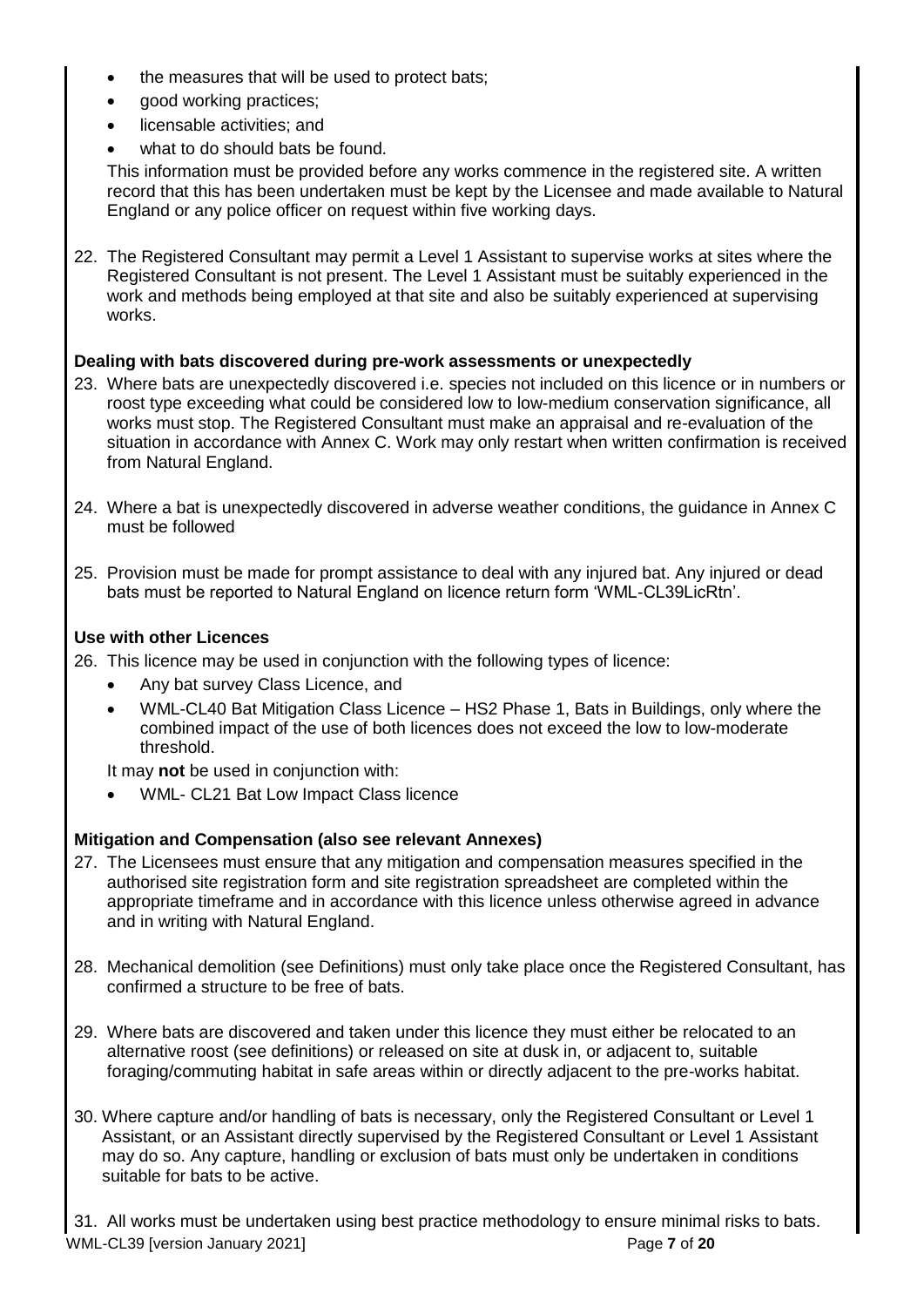- 32. Persons acting under this licence must abide by the advice on excluding bats, handling bats and working in bat roosts in the most up to date edition of the 'Bat Mitigation Guidelines' and 'Bat Workers Manual'.
- 33. All impacts on bats or their roosts must be mitigated and if appropriate, compensated for.
- 34. Impacts to roosts must be mitigated and compensated in accordance with the requirements set out in Annex B.
- 35. Any mitigation and compensation measures proposed in the site registration document must be implemented as described. Any changes must have been agreed in writing by Natural England (see Condition 13 above).

# **Monitoring and reporting requirements**

- 36. Monitoring must be undertaken in accordance with the requirements set out in Annex B.
- 37. The Primary Registered Consultant must comply with the reporting requirements below:
	- a. A report of licensed activities and the associated monitoring must be submitted annually for each site registered under this licence. This must be submitted using form WLM-CL39 LicRtn.
	- b. The Primary Registered Consultant shall maintain a record of all licensable activities, monitoring and Authorised Persons used. This must be kept for at least 24 months after the completion of licensable works and the monitoring period at each registered site, in accordance with the requirements of Annex B.

Records are to be made available for inspection by Natural England or a police officer at any reasonable time, within five working days.

- 38. Monitoring must be underpinned by surveys, in accordance with the requirements of Annex B, and reported to Natural England in annual report 'WML-CL39 LicRtn' to evaluate against the baseline information and data provided in the site registration document.
- 39. Monitoring data will be used to assess any impact of the licensed activities over the course of the monitoring period and to ensure any overall impact of these activities is not detrimental to the Favourable Conservation Status of the bat populations.

# **Licence compliance**

- 40. The Licensee, and any person authorised by, or working under this licence must comply with the terms and conditions of this licence, including the site registration, recording and reporting requirements. Failure to do so will render registration null and void. For the purposes of Regulation 58, the License, Consultants and Assistants are regarded as 'the holder of a licence'. Natural England will advise a Registered Ecological Consultant of any change in registered status and explain the reasons for this.
- 41. The Registered Consultant, and Licensee shall permit an officer of Natural England, accompanied by such persons as he/she considers necessary for the purpose, on production of his/her identification on demand, reasonable access to monitor work being undertaken and to be present during any operations carried out under the authority of this licence for the purpose of ascertaining whether the conditions of this licence are being, or have been, complied with. All reasonable assistance should be provided to any officer of Natural England in the discharge of their duties and to any persons accompanying him/her.
- 42. Natural England must be informed of any breach to this licence. The Registered Consultant, Licensee, or Assistant, must report to Natural England in writing any problems with compliance with the licence within three working days and take necessary action, within the terms and conditions of this licence, should they discover poor practice and/or activities beyond the scope of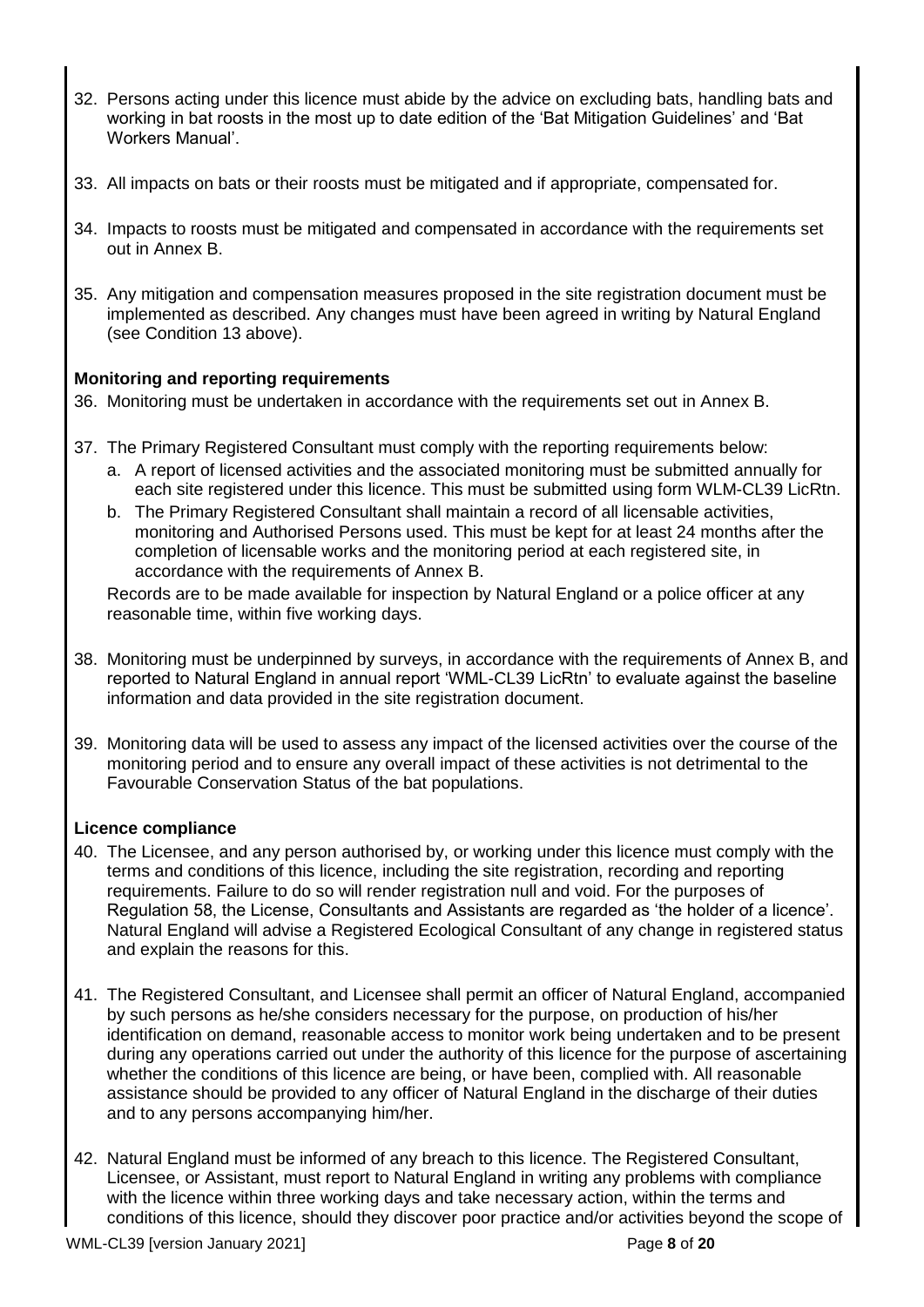the licence.

- 43. Failure to comply with the terms and conditions of this licence (including the recording and reporting requirements) will, by default, render this licence null and void and it may not be relied upon until such time that Natural England confirms in writing that its use may resume.
- 44. Registered Consultants must inform Natural England:
	- a. If they are subject to disciplinary action with their professional membership body, within five working days of being informed, setting out the circumstances. They must also inform Natural England of the outcome of the action within five working days of the conclusion of this action.
	- b. If they are subject to any criminal investigation by the police or other statutory body for any wildlife-related offence(s), setting out what these are, when the outcome is likely to be known, and what the outcome is following completion of the investigation.

This will enable Natural England to assess whether their registration for use of this licence needs to be reviewed.

# **IMPORTANT**

This licence authorises acts that would otherwise be offences under the legislation referred to above. Failure to comply with its terms and conditions:

- i. may be an offence against the Habitats Regulations or the 1981 Act or mean that the licence cannot be relied upon and an offence could therefore be committed. The maximum penalty available for an offence under the Habitats Regulations and 1981 Act is, at the time of the issue of this licence, an unlimited fine and/or a six-month custodial sentence;
- ii. may result in your permission to use this licence being withdrawn. Natural England will inform any person or organisation whose permission to use this licence is withdrawn in writing. This sanction may be applied to other similar licences, and
- iii. may mean that you are not able to rely on this licence as a defence in respect to the prohibitions within the Animal Welfare Act 2006 or the Wild Mammals (Protection) Act 1996.

If the activity that you wish to undertake is not covered by this licence, or if you are unable to comply with any of the terms and conditions which apply to the use of this licence, then you will need to apply to Natural England for an individual licence.

This licence is not a consent or assent for the purposes of Part II of the Wildlife and Countryside Act 1981 (as amended) in respect to Sites of Special Scientific Interest. It is your responsibility to get consent or assent if required (see Information and Advice notes q-s).

This licence does not derogate against offences for other species.

Issued by and on behalf of Natural England on 1 January 2021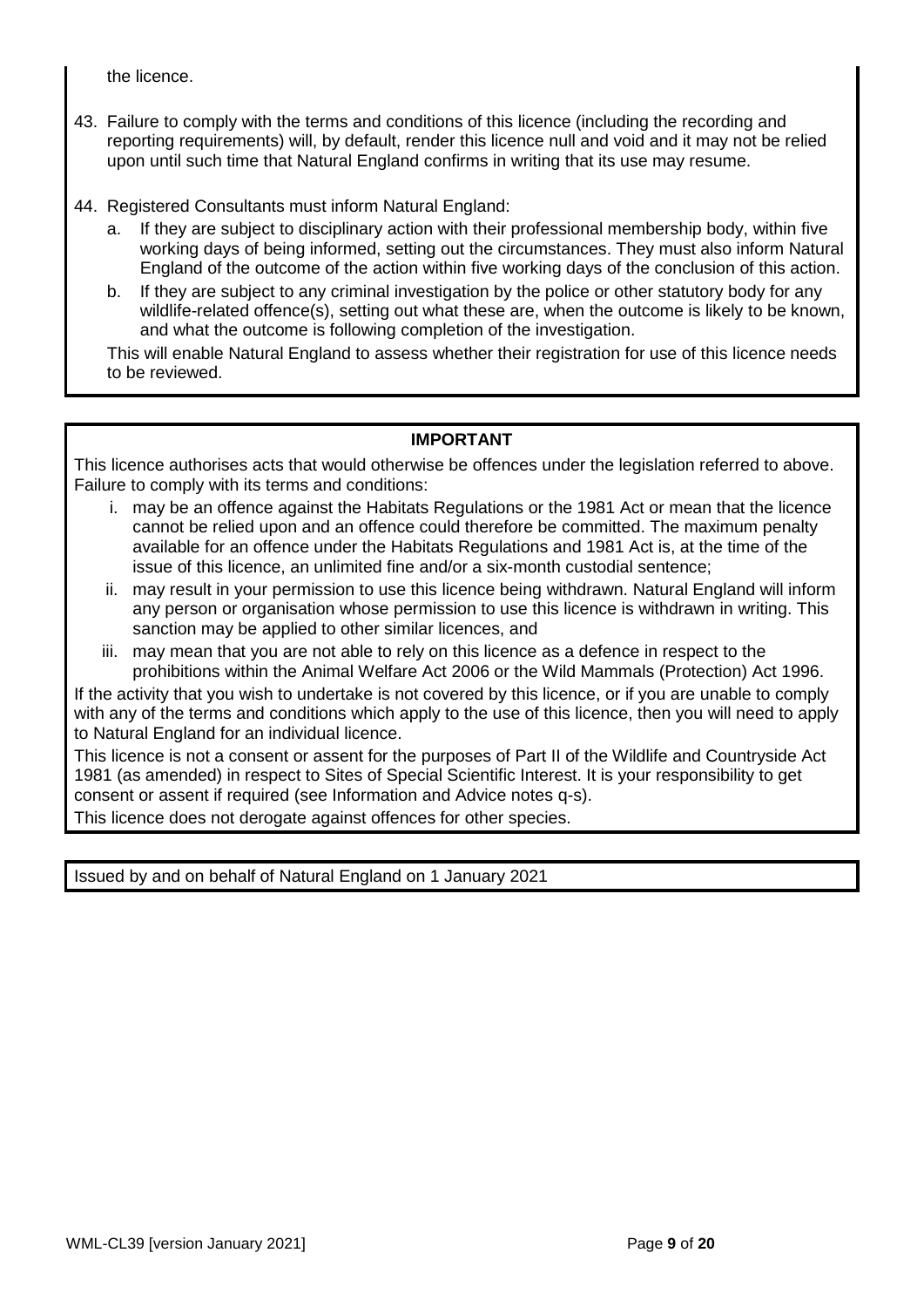# **INFORMATION AND ADVICE specific to this licence**

- a. Any site registration is the equivalent of a licence being issued for that site and this licence remains valid for the duration of the registration.
- b. The confirmation of site registration will be made by Natural England in writing via email, and this email will state how long the registration is valid for.
- c. Any person authorised by this licence are advised to carry a copy of this licence at all times when acting under this licence.

#### **Training and experience requirements**

- d. Training must be relevant to the conditions and the activities permitted by the licence and should be undertaken at regular intervals. It is the responsibility of each person authorised by this licence to maintain their expertise at an appropriate level to act under this licence. It is also the responsibility of each person authorised by this licence to ensure that any Assistants under their direct supervision have appropriate training, experience and instruction, including on mitigation measures commonly employed, to undertake the activity they are being asked to do act under this licence.
- e. As a minimum, this must include: identification of European and other Protected Species relevant to the species and activities authorised by this licence and signs indicating they may be present; undertaking records searches; the ability to identify a rare species, non-native species and populations of significant importance; surveying techniques; best practice guidance and reasonable avoidance measures; mitigation techniques and methods, and compensation requirements and measures; a working knowledge of the Habitats Regulations and the 1981 Act together with an understanding of offences that may be committed.

#### **Guidance on surveying and best practice**

f. Advice on surveying, mitigation and compensation are provided in the latest edition of the [Bat Mitigation](https://www.gov.uk/guidance/bats-surveys-and-mitigation-for-development-projects)  [Guidelines](https://www.gov.uk/guidance/bats-surveys-and-mitigation-for-development-projects) and [The BCT Bat Surveys for Professional Ecologists: Good Practice Guidelines \(3rd edition\).](http://www.bats.org.uk/pages/batsurveyguide.html) The Licensee and any Authorised Person are expected to check whether this guidance has been updated and if so, to ensure that they act in accordance with the most up to date version.

#### **General Welfare Considerations**

- g. Persons acting under this licence may photograph any protected species named in this licence in connection with licensed work provided that this causes no additional disturbance or any other harm.
- h. Under the Animal Welfare Act 2006 it is an offence to cause any unnecessary suffering to an animal under the control of man (section 4). This applies to the treatment of animals (including non-target species) held in nets etc.

# **INFORMATION AND ADVICE for all Class and General Licences**

#### **General Information**

- Natural England checks compliance with licences and the attached conditions. Where breaches are identified, these may be subject to enforcement action.
- j. Ordinarily, licences will be reissued on 1 January each year (*NB: you do not need to re-register for those with registration requirements*). Please note, however, that they can be modified or revoked at any time by Natural England or the Secretary of State, but this will not be done unless there are good reasons for doing so. You are advised to check the terms and conditions of a licence prior to your first use of it each year in case of amendments.
- k. The common name or names of species given in the licence and any annexes are included by way of guidance only. In the event of any dispute or proceedings, it is the scientific name of a species only that will be taken into account.

#### **Working during the coronavirus pandemic**

- l. Anyone acting under this licence should follow Defra's advice on [surveying and mitigation work during the](https://www.gov.uk/guidance/coronavirus-covid-19-surveying-and-mitigation-works-affecting-wildlife)  [coronavirus pandemic](https://www.gov.uk/guidance/coronavirus-covid-19-surveying-and-mitigation-works-affecting-wildlife) - also available on request from Natural England (wildlife.scicons@naturalengland.org.uk). This advice is kept up to date as a minimum precaution to reduce the risk of accidental transmission of the virus from humans to wild animals, and may be updated. You should check [Gov.uk](https://www.gov.uk/guidance/coronavirus-covid-19-surveying-and-mitigation-works-affecting-wildlife) before you act.
- m. Any products used to clean and disinfect equipment should be safe for use where there could be contact with animals, and used at an effective and safe dilution rate. 'Safe4 Disinfectant' is considered to be a safe and appropriate product for cleaning and disinfecting equipment that could come into contact with animals. Use at a dilution of 1:50 to be effective against COVID-19.

#### **The limits of licences**

- n. Licences permit action only for the purposes specified on that licence.
- o. Licences do not permit actions prohibited under any other legislation, nor do they confer any right of entry upon land.
- p. Unless otherwise stated the provisions of Natural England licences only apply landward of the mean low water mark in England. The Marine Management Organisation is responsible for all licensing seaward of the mean low water mark.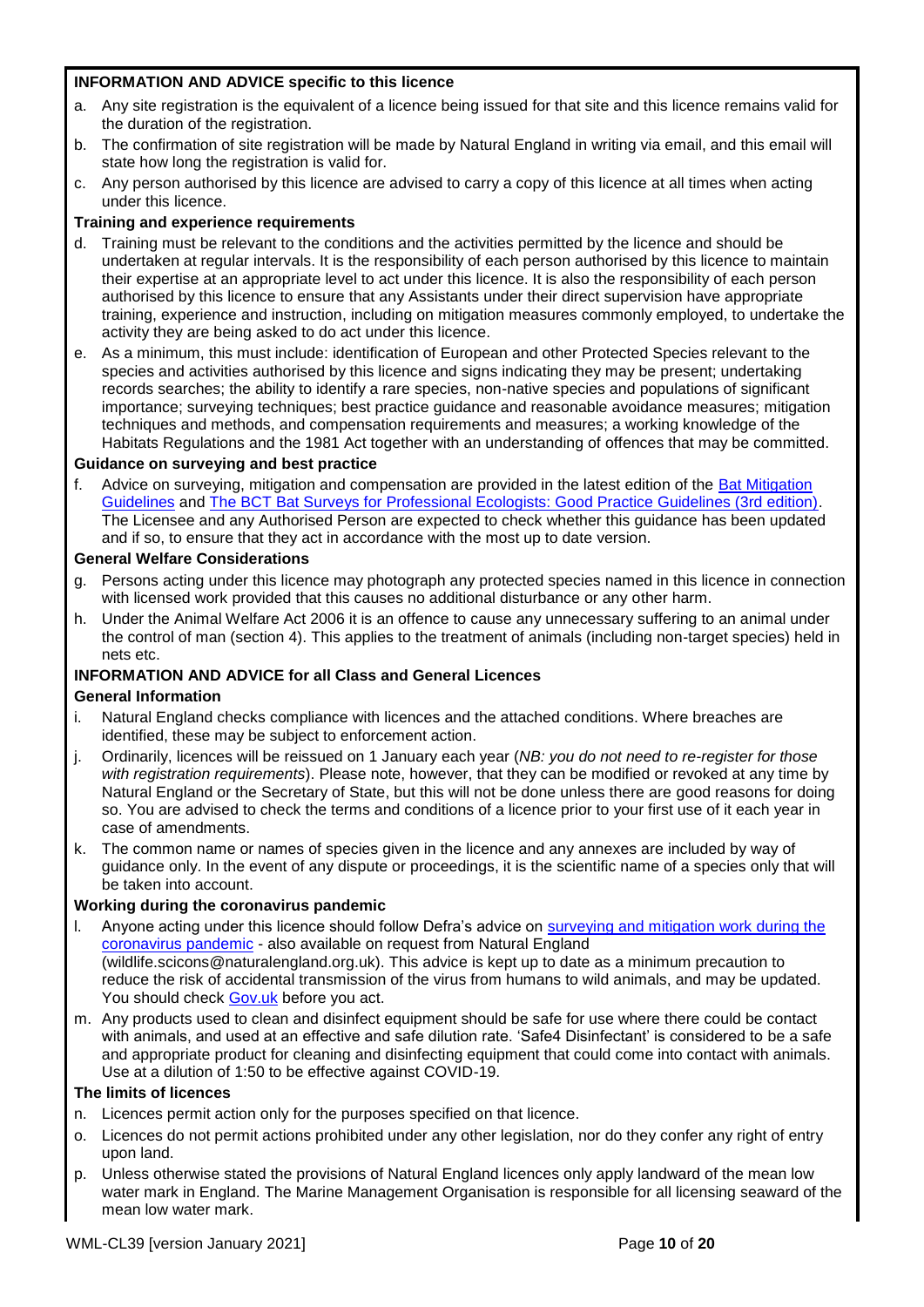#### **Protected sites**

- q. You can search for and view details about all SSSIs by using Natural England's [Designated Sites system.](https://designatedsites.naturalengland.org.uk/SiteSearch.aspx) The notification documents for each SSSI contain a list of operations that require Natural England's prior consent. Owners and occupiers of land notified as SSSIs are required to give written notice to Natural England before either beginning any of these operations, or allowing someone else to carry out those operations. SSSI consent can only be given to a SSSI owner or occupier. It may be given with or without conditions, or in some cases, consent may not be granted. A similar process applies to public bodies and statutory undertakers (as defined under Section 28G of the Wildlife and Countryside Act 1981 (as amended)) and this obligation applies even where the operations are carried out on land outside of the SSSI.
- Please note that as the licensee you will not be able to undertake the licensed activity on a SSSI until the owner or occupier of the SSSI has applied for, and received, Natural England's written SSSI consent. If you do so, you may be at risk of committing an offence. As the licensee, if you wish to exercise this licence on a SSSI you must contact the relevant owners or occupiers of the SSSI and ensure they give written notice to Natural England of their proposal to permit you to carry out licensed activity on their SSSI. You should wait until a SSSI consent decision has been received by the SSSI owner/occupier before you begin to exercise this licence on a SSSI. See [Gov.uk](https://www.gov.uk/guidance/protected-areas-sites-of-special-scientific-interest) for further information on how to get SSSI consent from Natural England.
- s. In considering whether to issue consent or assent for activities likely to affect a SSSI that is a European Site, in other words a Special Protection Area (SPA) or Special Area of Conservation (SAC), Natural England will carry out a Habitats Regulations Assessment, as required by the Conservation of Habitats and Species Regulations 2017 (as amended) to ensure there will be no adverse effects on the European Site.

#### **Using and Sharing Your Information**

t. There is significant public interest in wildlife licensing and in those who benefit from receiving a wildlife licence. We may make information publicly available, for more information, please see our [Privacy Notice.](https://www.gov.uk/government/publications/natural-england-privacy-notices/wildlife-licensing-privacy-notice)

| <b>Contact Details for Natural</b><br><b>England</b><br>For licensing enquiries:<br>020 802 61089<br><b>Telephone</b><br>Email | For other enquiries use the Enquiry Service:<br>Telephone 0300 060 3900<br>Email enquiries@naturalengland.org.uk |
|--------------------------------------------------------------------------------------------------------------------------------|------------------------------------------------------------------------------------------------------------------|
| HS2wildlifelicensing@naturalen<br>gland.org.uk<br><b>Postal address</b>                                                        | Web https://www.gov.uk/government/organisations/natural-england                                                  |
| Natural England Wildlife Licensing<br>Service, Horizon House, Deanery<br>Road, Bristol BS1 5AH                                 |                                                                                                                  |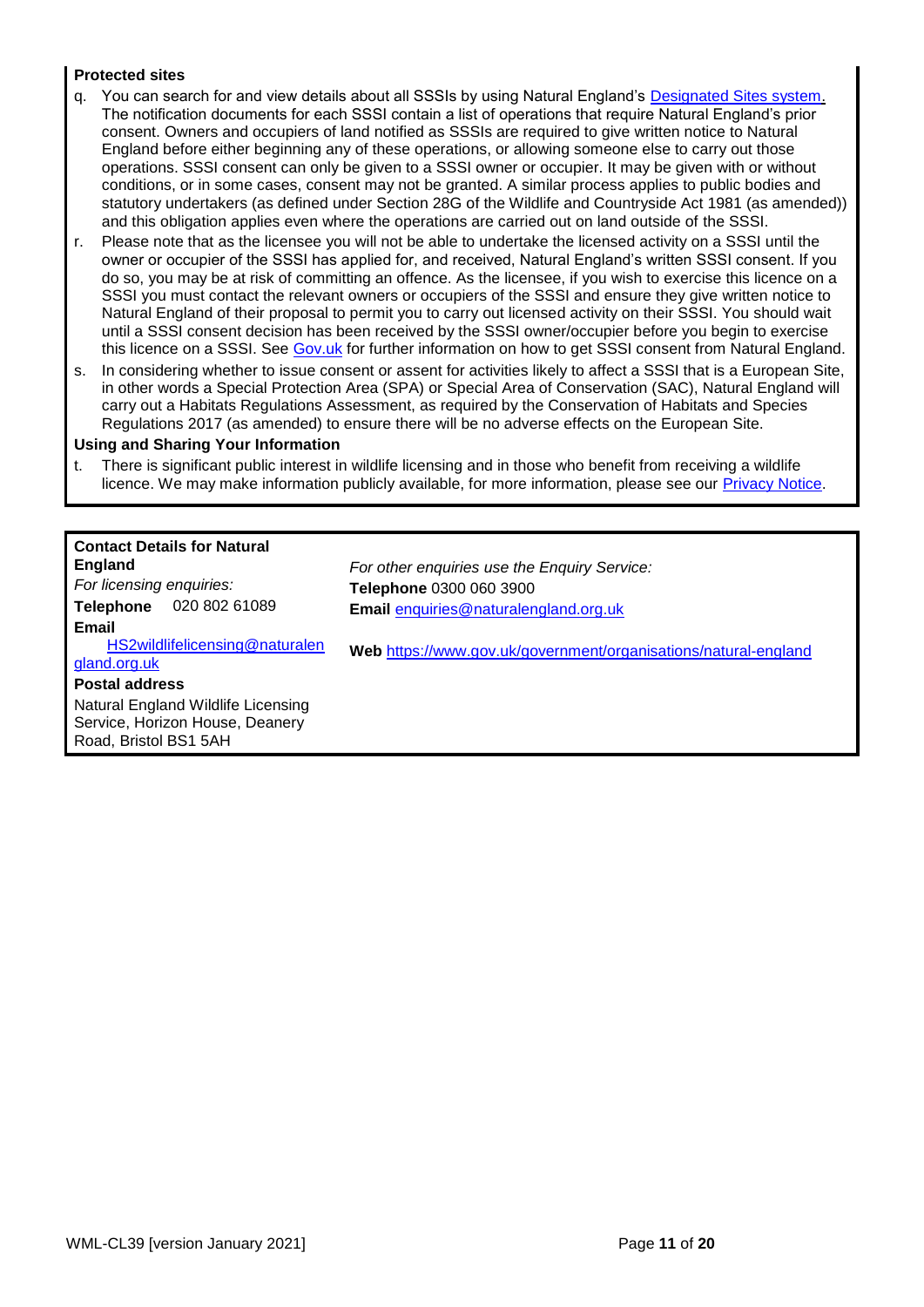# **ANNEX A - WML-CL39(A): Species and roost types covered by this licence**

| Deciding if the use<br>of this licence is<br>appropriate | The Registered Consultant is expected to exercise their professional judgment<br>to determine if the use of this licence is suitable. In doing so, the Registered<br>Consultant is expected to use their knowledge and experience of bat species<br>and their ecology along with information on the local abundance and<br>distribution of those species. This will be combined with the assessment of<br>likely impacts of the works to determine what mitigation and/or compensation<br>measures are suitable and required.<br>This includes determining the level of impact upon individual roosts and also<br>the cumulative effects of activities carried out using this licence on multiple<br>roosts. The term 'small numbers of bats' has not been defined by Natural<br>England and it is for the Registered Consultant to decide what constitutes<br>small numbers and low to low-moderate levels of impacts on the local<br>population. These judgments should be consistent with published evidence<br>and best practice and broadly consistent with the judgments of other<br>professional ecologists dealing with a similar situation.<br>For multi-functional, multi species, maternity and hibernation roosts, the<br>Registered Consultant must especially consider the potential for cumulative<br>impacts e.g. where a number of low impact effects may combine to increase<br>the overall impact (see Bat Mitigation Guidelines).<br>Where the impact of the work on the bats species - at individual sites or<br>cumulatively in a local area - exceeds that which could reasonably be<br>considered to be low or low-moderate then this licence should not be used and<br>an individual licence sought.<br>Natural England will review site registrations and may, where required, seek<br>further information and clarity for site registrations, and in some cases suggest<br>or require plans to be modified.<br>Where it is intended to cover a multi-functional roost or a structure containing<br>more than one or two roost types, each roost per species constitutes a single<br>roost. |
|----------------------------------------------------------|-----------------------------------------------------------------------------------------------------------------------------------------------------------------------------------------------------------------------------------------------------------------------------------------------------------------------------------------------------------------------------------------------------------------------------------------------------------------------------------------------------------------------------------------------------------------------------------------------------------------------------------------------------------------------------------------------------------------------------------------------------------------------------------------------------------------------------------------------------------------------------------------------------------------------------------------------------------------------------------------------------------------------------------------------------------------------------------------------------------------------------------------------------------------------------------------------------------------------------------------------------------------------------------------------------------------------------------------------------------------------------------------------------------------------------------------------------------------------------------------------------------------------------------------------------------------------------------------------------------------------------------------------------------------------------------------------------------------------------------------------------------------------------------------------------------------------------------------------------------------------------------------------------------------------------------------------------------------------------------------------------------------------------------------------------------------------------------------------------------------------|
| <b>Species covered by</b><br>this licence                | Common pipistrelle<br>(Pipistrellus pipistrellus)<br>Soprano pipistrelle<br>(Pipistrellus pygmaeus)<br>Whiskered bat<br>(Myotis mystacinus)<br>Brandt's bat<br>(Myotis brandtii)<br>(Myotis daubentonii)<br>Daubenton's bat                                                                                                                                                                                                                                                                                                                                                                                                                                                                                                                                                                                                                                                                                                                                                                                                                                                                                                                                                                                                                                                                                                                                                                                                                                                                                                                                                                                                                                                                                                                                                                                                                                                                                                                                                                                                                                                                                           |
|                                                          | Natterer's bat<br>(Myotis nattereri)<br>Brown long-eared bat (Plecotus auritus)                                                                                                                                                                                                                                                                                                                                                                                                                                                                                                                                                                                                                                                                                                                                                                                                                                                                                                                                                                                                                                                                                                                                                                                                                                                                                                                                                                                                                                                                                                                                                                                                                                                                                                                                                                                                                                                                                                                                                                                                                                       |
| Assemblage of<br>species covered by<br>this licence      | Where the conservation significance of the assemblage of species present<br>within the buildings or structures covered by the registration, is judged not to<br>have local importance or significance.<br>This would normally be small numbers of up to five (5) different species, all of<br>which commonly occur in the local area.                                                                                                                                                                                                                                                                                                                                                                                                                                                                                                                                                                                                                                                                                                                                                                                                                                                                                                                                                                                                                                                                                                                                                                                                                                                                                                                                                                                                                                                                                                                                                                                                                                                                                                                                                                                 |
| <b>Roost types</b><br>covered by this<br>licence         | • Roosts contained within buildings and man-made structures (including<br>those under bridges and tunnels) only;<br>• Feeding roosts;<br>• Day roosts;<br>• Night roosts;<br>• Transitional/occasional roosts;<br>• Satellite roosts;<br>• Lower conservation significance maternity roosts where licensable activities<br>are completed outside the maternity season and the modified or<br>replacement roost is available to bats in advance of the next maternity<br>season;                                                                                                                                                                                                                                                                                                                                                                                                                                                                                                                                                                                                                                                                                                                                                                                                                                                                                                                                                                                                                                                                                                                                                                                                                                                                                                                                                                                                                                                                                                                                                                                                                                       |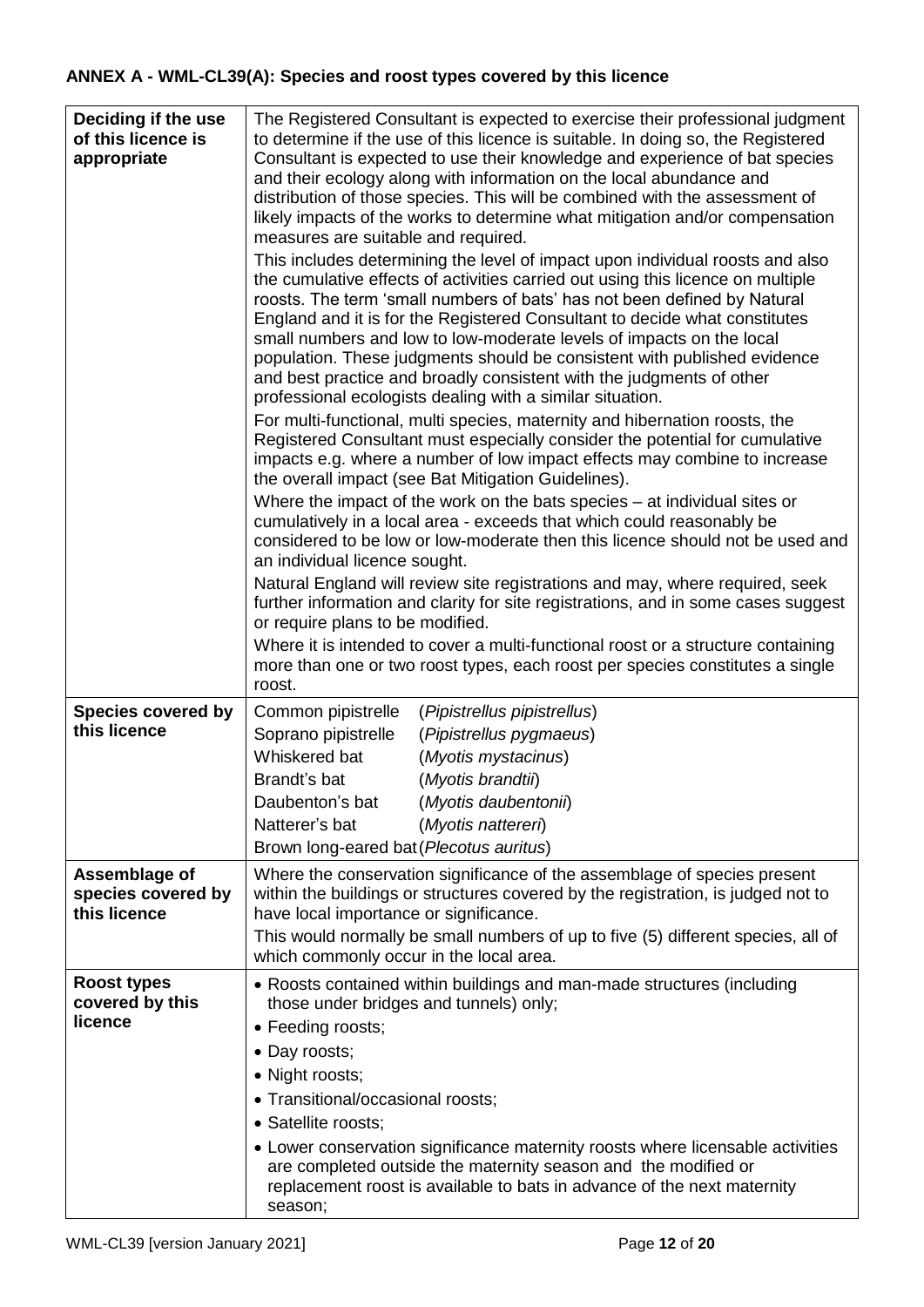|                                                      | • Lower importance hibernation roosts where licensable activities are<br>completed outside the hibernation period, and the modified or replacement<br>roost is available to bats in advance of the next hibernation period, and |
|------------------------------------------------------|---------------------------------------------------------------------------------------------------------------------------------------------------------------------------------------------------------------------------------|
|                                                      | • Low - medium conservation status multi species and multi-purpose roosts.<br><b>NOTE:</b> Roosts within underground excavations, such as mines are NOT<br>covered by this licence.                                             |
| <b>Numbers of bats</b><br>covered by this<br>licence | Individuals or small total numbers of any species listed. If more than one<br>species will be affected, it is the total number of all bat species which must<br>be considered.                                                  |
| <b>Numbers of roosts</b><br>covered by this          | • No more than seven roosts within buildings or structures can be covered by<br>the site registration                                                                                                                           |
| licence                                              | Out of the seven roosts covered by the site registration, up to two buildings<br>can have up to 3 roosts or 3 species present within them. The remaining<br>building(s) must be single species or roost types.                  |
|                                                      | • Out of the seven roosts, no more than:                                                                                                                                                                                        |
|                                                      | - 2 lower conservation significance maternity, or;                                                                                                                                                                              |
|                                                      | - 2 lower conservation significance hibernation, or;                                                                                                                                                                            |
|                                                      | - 1 lower conservation significance maternity and 1 lower conservation<br>significance hibernation roosts may be included in any site registration.                                                                             |
|                                                      | Note: It is for the Registered Consultant to decide what constitutes small<br>numbers and low to low-moderate levels of impacts on the local population                                                                         |
| <b>Unexpected finds</b>                              | See Annex C.                                                                                                                                                                                                                    |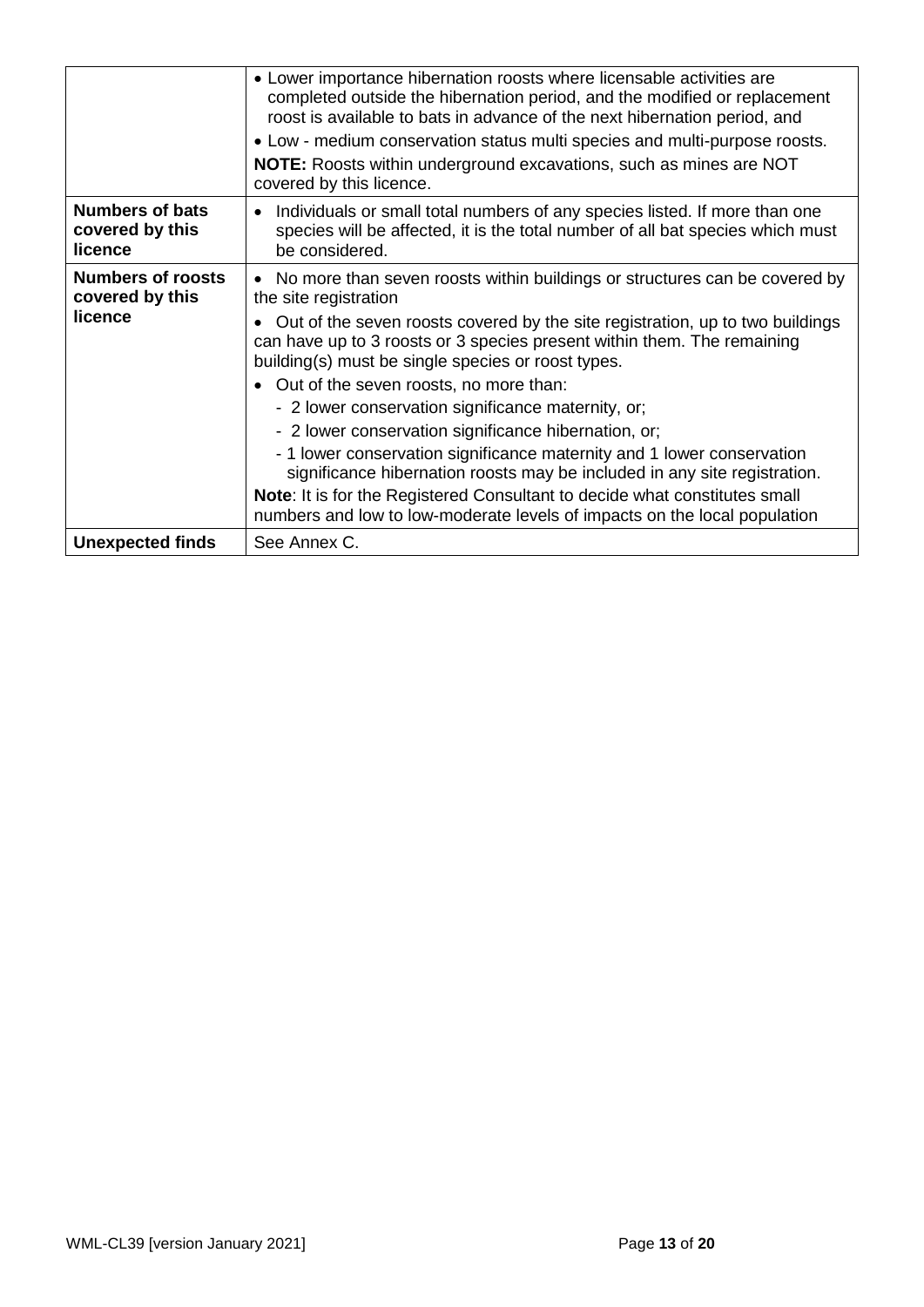### **ANNEX B - WML-CL39(B) - Expected mitigation, compensation, monitoring and management/maintenance requirements**

| Deciding the level of<br>mitigation or<br>compensation<br>required | The Registered Consultant is expected to exercise their professional<br>judgment to determine the level of mitigation or compensation required to<br>maintain the favourable conservation status of bats affected by works<br>taken under this licence. In doing so, the Registered Consultant is<br>expected to use their knowledge and experience of bat species and their<br>ecology along with information on the local abundance and distribution of<br>those species. This will be combined with the assessment of likely impacts<br>of the works to determine what mitigation and/or compensation measures<br>are suitable and required. |  |  |  |
|--------------------------------------------------------------------|-------------------------------------------------------------------------------------------------------------------------------------------------------------------------------------------------------------------------------------------------------------------------------------------------------------------------------------------------------------------------------------------------------------------------------------------------------------------------------------------------------------------------------------------------------------------------------------------------------------------------------------------------|--|--|--|
|                                                                    | In each case replacement or compensation roosts must be at the location<br>of impact or loss, or as nearby as possible. Under this licence, replacement<br>roosts must not be located outside the assumed core sustenance zone for<br>the species' affected. The location of replacement roosts outwith the<br>original structure(s) should also consider the continuing ecological<br>functionality of the roosts within the local habitat and will, as a minimum<br>standard, maintain this. As well as roost replacement, other habitat<br>improvements, such as improving foraging and commuting opportunities<br>should be implemented.    |  |  |  |
|                                                                    | Replacement roosts provided as mitigation and compensation should be<br>monitored in accordance with Table 1.                                                                                                                                                                                                                                                                                                                                                                                                                                                                                                                                   |  |  |  |
|                                                                    | Natural England will review site registrations and may, where required,<br>seek further information and clarity for site registrations, and in some case<br>suggest or require plans to be modified.                                                                                                                                                                                                                                                                                                                                                                                                                                            |  |  |  |
|                                                                    | Where it is intended to cover a multi-functional roost or a building<br>containing several different roost types, each roost per species constitutes<br>a single roost. For example a building containing 8 different roost types<br>within it would not be covered by this licence.                                                                                                                                                                                                                                                                                                                                                            |  |  |  |
| <b>Expected ways of</b><br>working under this<br>licence           | Before this licence is relied upon, all reasonable ways of avoiding or<br>limiting roost loss must have been considered.                                                                                                                                                                                                                                                                                                                                                                                                                                                                                                                        |  |  |  |
|                                                                    | Any person working under this licence is expected to comply with<br>standards set out in the following documents:                                                                                                                                                                                                                                                                                                                                                                                                                                                                                                                               |  |  |  |
|                                                                    | HS2 Ltd Ecology Technical Standard (HS2-HS2-EV-STD-000-000017)<br>(version that is in place at that time) and where directed, to the source<br>and reference documents stated within that Standard.                                                                                                                                                                                                                                                                                                                                                                                                                                             |  |  |  |
|                                                                    | Where no specific guidance is offered by the HS2 Ecology Technical<br>Standard the user should follow the best practice set out within the<br>following documents when working with bats:<br><b>Bat Workers Manual (JNCC)</b>                                                                                                                                                                                                                                                                                                                                                                                                                   |  |  |  |
|                                                                    | <b>Bat Mitigation Guidelines (Natural England)</b><br><b>Bat Surveys for Professional Ecologists - Good Practice Guidelines</b><br>$\bullet$<br>(Bat Conservation Trust)                                                                                                                                                                                                                                                                                                                                                                                                                                                                        |  |  |  |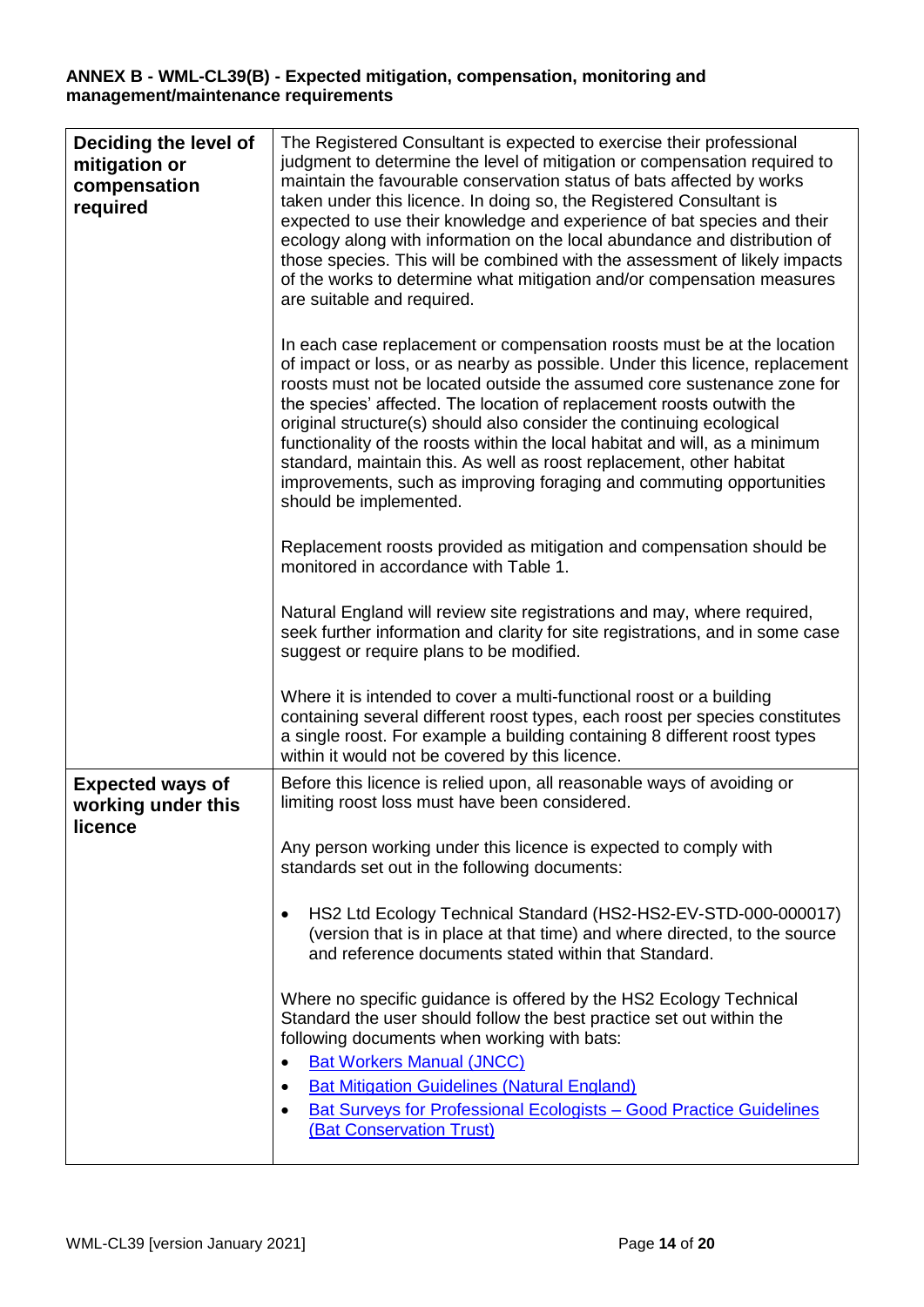| Table 1: Expected mitigation, compensation, monitoring and management/maintenance<br>requirements for works conducted under the licence annex |                                                                                                                                                                                                                                                                                                                                                                                                                                                                                                                                                                                                                                                                    |                                                                                                                                                                                                                                                                                                   |                                                                                                                                                                                                                                                                                                   |  |
|-----------------------------------------------------------------------------------------------------------------------------------------------|--------------------------------------------------------------------------------------------------------------------------------------------------------------------------------------------------------------------------------------------------------------------------------------------------------------------------------------------------------------------------------------------------------------------------------------------------------------------------------------------------------------------------------------------------------------------------------------------------------------------------------------------------------------------|---------------------------------------------------------------------------------------------------------------------------------------------------------------------------------------------------------------------------------------------------------------------------------------------------|---------------------------------------------------------------------------------------------------------------------------------------------------------------------------------------------------------------------------------------------------------------------------------------------------|--|
|                                                                                                                                               | Species covered by this table:<br>Common pipistrelle (Pipistrellus pipistrellus);<br>$\bullet$<br>Soprano pipistrelle (Pipistrellus pygmaeus);<br>٠<br>Whiskered bat (Myotis mystacinus);<br>$\bullet$<br>Brandt's bat (Myotis brandtii);<br>٠<br>Daubenton's bat (Myotis daubentonii); and,<br>$\bullet$<br>Natterer's bat (Myotis nattereri)<br>٠                                                                                                                                                                                                                                                                                                                |                                                                                                                                                                                                                                                                                                   |                                                                                                                                                                                                                                                                                                   |  |
| <b>Roost type</b>                                                                                                                             | <b>Minimum</b><br>mitigation/compensation<br>requirement                                                                                                                                                                                                                                                                                                                                                                                                                                                                                                                                                                                                           | Minimum post impact<br>monitoring<br>requirement                                                                                                                                                                                                                                                  | <b>Minimum</b><br>management and<br>maintenance<br>requirements                                                                                                                                                                                                                                   |  |
| Day, night,<br>feeding,<br>transitional,<br>occasional                                                                                        | Aim to retain access to the<br>roost but if not possible:<br>Where more than four roost<br>types are lost, and/or; the<br>roost is used by the same or<br>more than one species then<br>provision of one feature,<br>suitable for the species<br>concerned (e.g. a bat<br>box/tile/brick/crevice) per roost<br>to be impacted must be<br>undertaken<br>If less than three roosts, of<br>small numbers, of a single<br>species are lost and there is<br>suitable alternative roosting<br>opportunity nearby then there<br>is no expected mitigation<br>requirement.<br>Where bat boxes are used as<br>mitigation they must remain in<br>place for at least 5 years. | Where four or more<br>roosts are to be impacted<br>of the same or different<br>species then a single<br>presence / absence<br>survey at an appropriate<br>time of year. This should<br>not take place in the first<br>year following completion<br>of development, and<br>must be within 5 years. | A check must be made<br>within the licence<br>period to ensure that<br>the retained or<br>compensation roosts<br>remain in place and<br>are suitable to serve<br>the intended purpose.<br>Any defects or issues<br>that would lead to new<br>roosts being unsuitable<br>must be rectified.        |  |
| <b>Satellite</b>                                                                                                                              | Aim to retain access to the<br>roost but if not possible<br>provision of one feature,<br>suitable for the species<br>concerned (e.g. a bat<br>box/tile/brick/crevice) per roost<br>to be impacted must be<br>undertaken<br>Measures should be located<br>close to the main maternity<br>roost (similar distance, on<br>existing flight lines, etc).                                                                                                                                                                                                                                                                                                                | A single presence /<br>absence survey, at an<br>appropriate time of year.<br>This should not take<br>place in the first year<br>following completion of<br>development, and must<br>be within 5 years<br>development completion                                                                   | A check must be made<br>within the licence<br>period to ensure that<br>the retained or<br>compensation roosts<br>remain in place and<br>are suitable to serve<br>the intended purpose.<br>Any defects or issues<br>that would lead to the<br>new roosts being<br>unsuitable must be<br>rectified. |  |
| Lower<br>significance                                                                                                                         | Work to the principle of 'like<br>for like' compensation.                                                                                                                                                                                                                                                                                                                                                                                                                                                                                                                                                                                                          | A minimum of 2 years of<br>post-development                                                                                                                                                                                                                                                       | A minimum of 2 years<br>post development                                                                                                                                                                                                                                                          |  |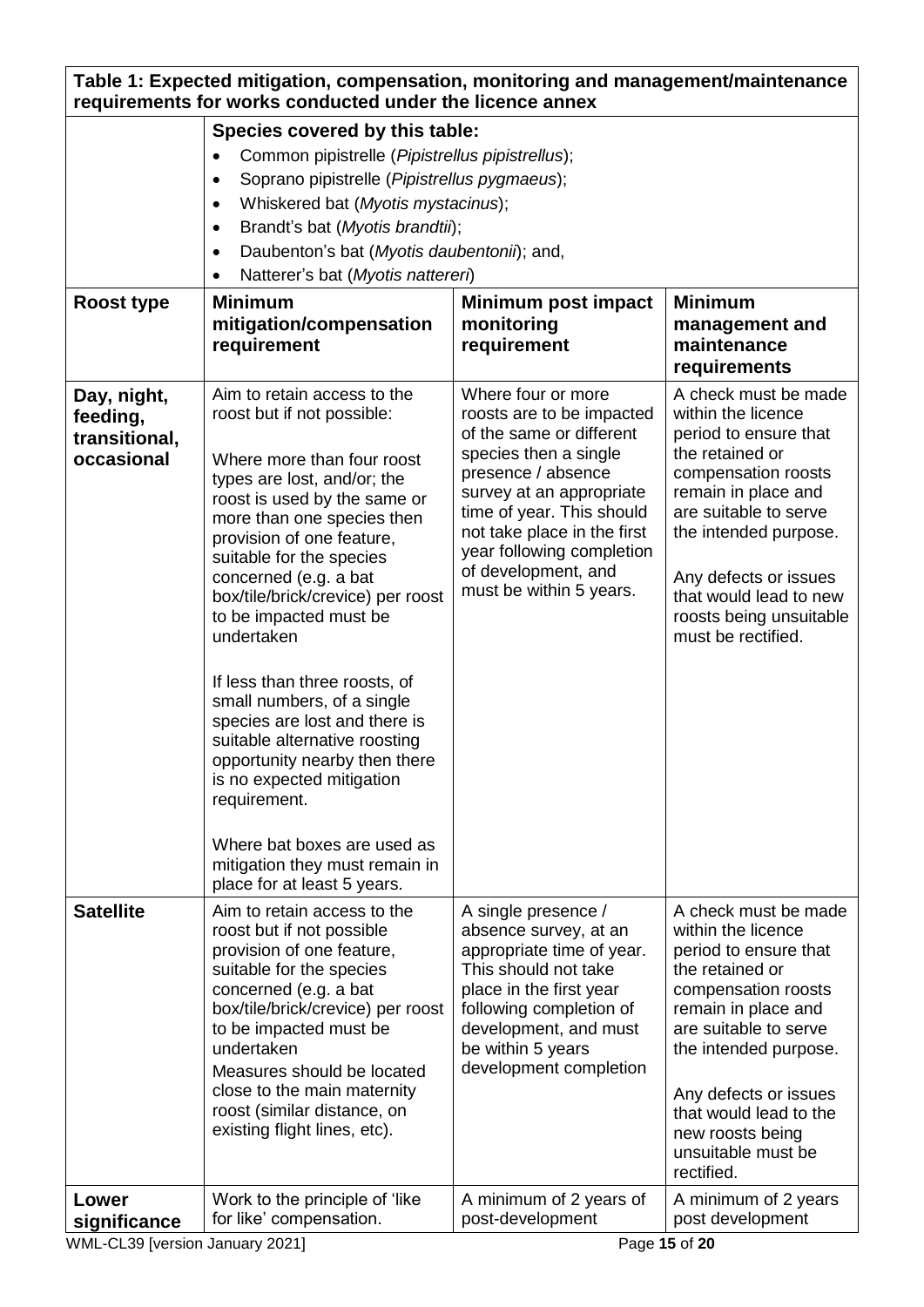| maternity or<br>hibernation | See below, which are listed in<br>order of preference:<br>Ideally, aim to mitigate and<br>maintain access to the<br>roost within the structure<br>and maintain suitable<br>conditions within the roost.<br>If this is not possible<br>provide new maternity or<br>hibernation roost<br>measures by re-creating<br>within the new structure or<br>re-creating within a<br>suitable adjacent building.<br>If this is not possible<br>provide at least two<br>maternity or hibernation<br>boxes, suitable for the<br>species, and in a suitable<br>location and ensuring | monitoring is required.<br>Stagger monitoring<br>between years, and do<br>not start the first years<br>monitoring until after the<br>development works end.<br>Aim to secure evidence<br>that the retained or<br>compensation measures<br>are being used for<br>breeding or<br>for hibernating and<br>conditions are suitable for<br>hibernation bats<br>A minimum of one<br>emergence survey during<br>the latter part of the<br>breeding season and an<br>annual check post<br>maternity peak period are<br>required as part of each<br>year's monitoring. | management and<br>maintenance checks<br>are required, with the<br>last check taking place<br>the season the<br>registration expires.<br>Ensure the retained<br>roost or compensation<br>provided is suitable to<br>serve the intended<br>purpose (including<br>airflow, temperature,<br>light, humidity).<br>Remedial action must<br>be undertaken should<br>monitoring and / or<br>management /<br>maintenance indicate<br>that this is necessary<br>to secure its use for<br>breeding. |
|-----------------------------|-----------------------------------------------------------------------------------------------------------------------------------------------------------------------------------------------------------------------------------------------------------------------------------------------------------------------------------------------------------------------------------------------------------------------------------------------------------------------------------------------------------------------------------------------------------------------|--------------------------------------------------------------------------------------------------------------------------------------------------------------------------------------------------------------------------------------------------------------------------------------------------------------------------------------------------------------------------------------------------------------------------------------------------------------------------------------------------------------------------------------------------------------|------------------------------------------------------------------------------------------------------------------------------------------------------------------------------------------------------------------------------------------------------------------------------------------------------------------------------------------------------------------------------------------------------------------------------------------------------------------------------------------|
|                             | options for orientation and<br>aspect.<br>Any replacement roost must<br>be available to bats well in<br>advance of the next breeding<br>or hibernation season. Where<br>bat boxes are used as<br>mitigation they must remain in<br>place for at least 10 years.                                                                                                                                                                                                                                                                                                       |                                                                                                                                                                                                                                                                                                                                                                                                                                                                                                                                                              |                                                                                                                                                                                                                                                                                                                                                                                                                                                                                          |

# **Table 2: Expected minimum mitigation and/or compensation requirements for Brown long eared bat (Plecotus auritus)**

**Species covered by this table**:

• Brown long-eared (*Plecotus auritus*)

| Roost type                                             | <b>Minimum</b><br>mitigation/compensation<br>requirement                                                                                                                                                                                                                        | Minimum post impact<br>monitoring<br>requirement                                                                                                                                                 | <b>Minimum</b><br>management and<br>maintenance<br>requirements                                                                                                                                                 |
|--------------------------------------------------------|---------------------------------------------------------------------------------------------------------------------------------------------------------------------------------------------------------------------------------------------------------------------------------|--------------------------------------------------------------------------------------------------------------------------------------------------------------------------------------------------|-----------------------------------------------------------------------------------------------------------------------------------------------------------------------------------------------------------------|
| Day, night,<br>feeding,<br>transitional,<br>occasional | Aim to retain access to the<br>roost but if not possible:<br>Where more than 3 roost<br>types will be impacted the<br>provision of one feature,<br>suitable for the species (e.g. a<br>crevice/tile/brick/bat box) per<br>roost to be impacted will be<br>considered necessary. | No monitoring is required<br>for proposals affecting up<br>to 3 roost types<br>However, where four or<br>more roosts are to be<br>impacted then a<br>A single presence /<br>absence survey at an | A check must be made<br>within the licence<br>period to ensure that<br>the retained or<br>compensation roosts<br>remain in place and<br>are suitable to serve<br>the intended purpose.<br>Any defects or issues |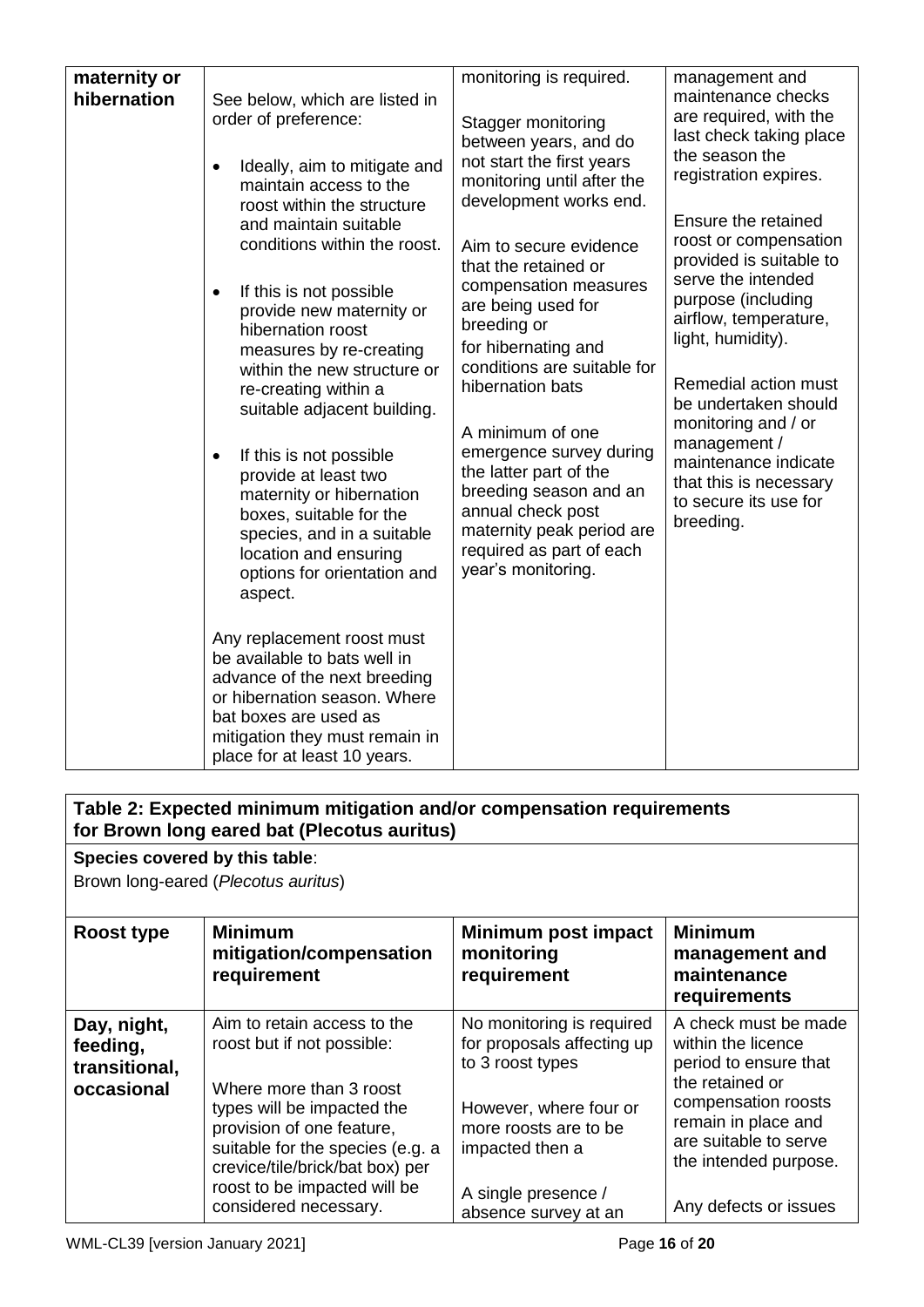|                                                      | If less than three roosts, of<br>small numbers, of a single<br>species are lost and there is<br>suitable alternative roosting<br>opportunity nearby then there<br>is no expected mitigation<br>requirement<br>Note – boxes for this species<br>will only be acceptable in<br>certain circumstances (where<br>this is justified on an<br>ecological basis).                                                                                                                                                                                                                                                       | appropriate time of year<br>is to be undertaken. This<br>should not take place in<br>the first year following<br>completion of<br>development, and must<br>be within 5 years.                                                                                                                                                                                                                                                                                                                   | that would lead to the<br>new roosts being<br>unsuitable must be<br>rectified                                                                                                                                                                                                                                                                                                                                                                                             |
|------------------------------------------------------|------------------------------------------------------------------------------------------------------------------------------------------------------------------------------------------------------------------------------------------------------------------------------------------------------------------------------------------------------------------------------------------------------------------------------------------------------------------------------------------------------------------------------------------------------------------------------------------------------------------|-------------------------------------------------------------------------------------------------------------------------------------------------------------------------------------------------------------------------------------------------------------------------------------------------------------------------------------------------------------------------------------------------------------------------------------------------------------------------------------------------|---------------------------------------------------------------------------------------------------------------------------------------------------------------------------------------------------------------------------------------------------------------------------------------------------------------------------------------------------------------------------------------------------------------------------------------------------------------------------|
| <b>Satellite</b>                                     | Ideally retain access to the<br>original roost (maintaining the<br>same conditions) however it<br>may be acceptable to replace<br>this type of roost *qualitatively<br>rather than quantitatively<br>should it be demonstrated<br>there is no suitable alternative<br>to the proposal.<br>*(can be of a different size as<br>long as it provides the same<br>quality in terms of access,<br>temperature, humidity, etc).<br>Any compensatory roosts<br>must be located close to the<br>main maternity roost (similar<br>distance, on existing flight<br>lines etc) and of similar size<br>and orientation/aspect | A single presence or<br>absence survey is to be<br>undertaken at an<br>appropriate time of year<br>in year 2 post<br>development plus a<br>check of the condition<br>and suitability of the<br>roost.                                                                                                                                                                                                                                                                                           | A check must be made<br>within the licence<br>period to ensure that<br>the retained or<br>compensation roosts<br>remain in place and<br>are suitable to serve<br>the intended purpose.<br>The check should not<br>be undertaken in the<br>first year post<br>development.<br>Any defects or issues<br>that would lead to the<br>new roosts being<br>unsuitable must be<br>rectified                                                                                       |
| Lower<br>significance<br>maternity or<br>hibernation | Work to the principle of 'like<br>for like' compensation. See<br>below, which are listed in<br>order of preference:<br>Ideally, aim to mitigate and<br>maintain access to the roost<br>within the structure and<br>maintain suitable conditions<br>within the roost. If this is not<br>possible provide new<br>maternity or hibernation roost<br>measures. Either:<br>Re-create within the new<br>$\bullet$<br>structure, or<br>Re-create within a<br>suitable adjacent<br>structure on site.<br>Replicate the roost to be<br>lost and provide a stand-<br>alone bat feature as close                            | A minimum of two years<br>of post-development<br>monitoring is required.<br>Aim to secure evidence<br>the retained roost or<br>compensation measures<br>are being used for<br>breeding or hibernation<br>and that conditions in the<br>roost are suitable.<br>Stagger monitoring<br>between years and do<br>not start the first year's<br>monitoring until after the<br>development works end.<br>For maternity roosts a<br>minimum of one<br>emergence survey during<br>the latter part of the | A minimum of two<br>years post<br>development<br>management and<br>maintenance checks<br>are required, with the<br>last check taking place<br>the season the<br>registration expires.<br>Ensure the retained<br>roost or compensation<br>provided is suitable to<br>serve the intended<br>purpose (including<br>airflow, temperature,<br>light, humidity).<br>Remedial action must<br>be undertaken should<br>monitoring and / or<br>management /<br>maintenance indicate |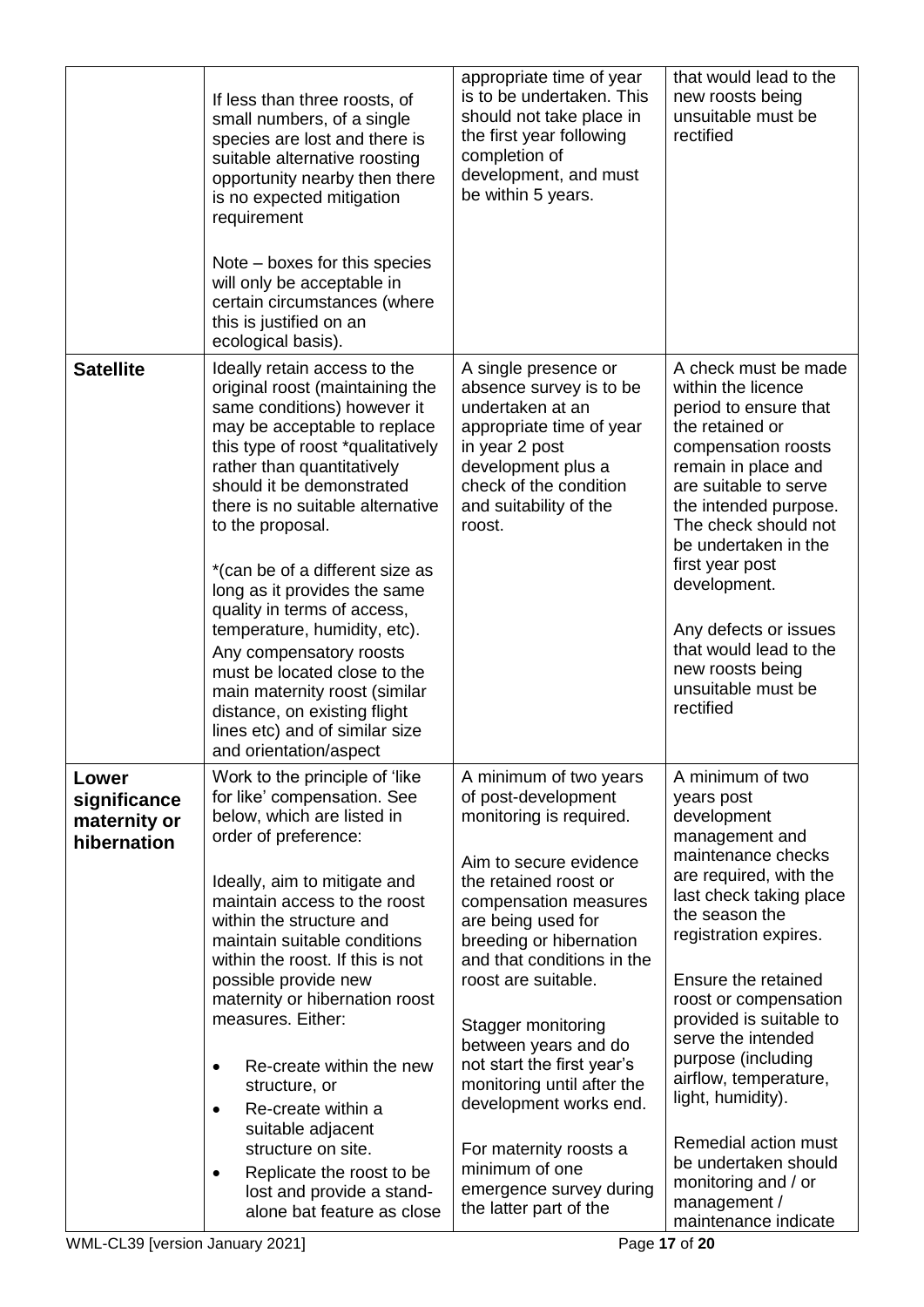|                            | as possible to the original<br>roost.<br>Note: it may be possible to<br>compensate for this type of<br>roost *qualitatively rather than<br>quantitatively should it be<br>demonstrated there is no<br>suitable alternative to the<br>proposal.<br>Any replacement roost must<br>be available to bats in<br>advance of the breeding or                                                                                                                                                                                                                                                                                      | breeding season and an<br>annual check post<br>maternity peak period are<br>required as part of each<br>year's monitoring. | that this is necessary<br>to secure its use for<br>breeding. |
|----------------------------|----------------------------------------------------------------------------------------------------------------------------------------------------------------------------------------------------------------------------------------------------------------------------------------------------------------------------------------------------------------------------------------------------------------------------------------------------------------------------------------------------------------------------------------------------------------------------------------------------------------------------|----------------------------------------------------------------------------------------------------------------------------|--------------------------------------------------------------|
|                            | hibernation season.<br>*(can be of a different size as<br>long as it provides the same<br>quality in terms of access,<br>temperature, humidity, etc).<br>Any compensatory roosts<br>must be located close to the<br>main maternity or hibernation<br>roost (similar distance, on<br>existing flight lines etc) and of<br>similar size and<br>orientation/aspect.                                                                                                                                                                                                                                                           |                                                                                                                            |                                                              |
| <b>Timings of</b><br>works | Activities involving the exclusion, capture and/or handling of bats must only be<br>undertaken in conditions suitable for bats to be active and must follow best practice<br>methodology in line with licence condition 19. Should individual/s bats be found<br>unexpectedly in cold or adverse weather conditions the guidance in Annex C must<br>be followed.<br>Licensable activities impacting satellite and maternity roosts must not be undertaken<br>between 1 May and 30 September inclusive.<br>Licensable activities impacting hibernation roosts must not be undertaken between<br>1 November and 28 February. |                                                                                                                            |                                                              |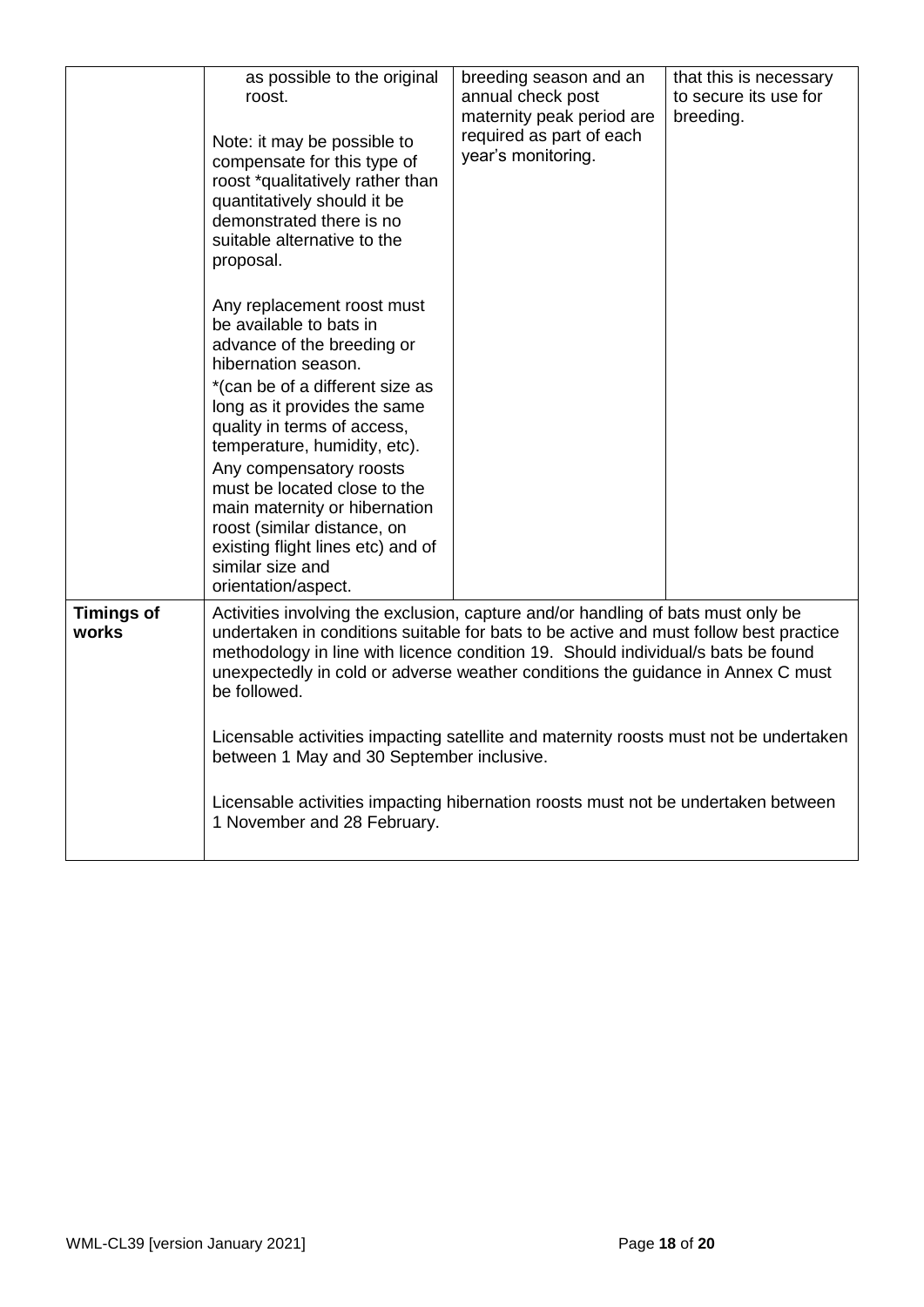**Annex C WML-CL39: Acting under licences WML-CL39 and WML-CL40 when bats are found unexpectedly or during in cold and/or in adverse weather conditions (see main Licence, Conditions 23 and 24)**

# **Important:**

To minimise the risks of disturbing bats:

- Surveys at a site must take into consideration the potential of any buildings or structures to be used throughout the year. Neither of the Class Licences to which this licence applies, permit the damage or destruction of maternity or hibernation roosts (or other important roosts) when they are in use by bats for this purpose.
- Should unexpected species or numbers of bats or roosts be found whilst working under the authority of this licence, the Registered Consultant should assess if works can continue under either Class Licence to which this Annex applies, whether the authorised site registration form needs to be updated and sent to Natural England, or whether an individual licence will need to be applied for (see licence condition 23 and Annex B).
- Should any bats of a species or roost type not covered by either Class Licence to which this Annex applies be found, works must stop and Natural England informed immediately. An individual licence may be required.
- Activities affecting buildings or structures which are likely to support hibernating or torpid bats must be timed to take place when bats are active and when there is a decreased risk of direct or indirect harm to bats because:
- Torpid and hibernating bats are unable to rouse quickly and can easily be injured or killed through careless working practices, and
- Causing bats to wake and use energy at a time of year when they cannot replace their energy reserves may reduce their chances of surviving, particularly in the winter.

It is however recognised that, despite thorough assessment, there are occasions where individual torpid or hibernating bats might be discovered unexpectedly.

# **If individual bats are discovered unexpectedly, or during periods of cold or adverse weather then the following steps must be taken:**

# **A - Dealing with the bat or bats found**

- 1. Stop works to that building/structure.
- 2. If the Registered Consultant is not in attendance at that site, he/she must be contacted immediately to attend the site.
- 3. Do not expose the bat to the elements or cause it to fly out of the roost on its own accord.
- 4. The bat must only be handled by a person authorised by the registration and where that person has sufficient experience in handling bats, unless it is in immediate danger. Special care must be taken if the bat is torpid.
- 5. The bat should be carefully placed in a lidded ventilated box with a piece of clean cloth and a small shallow container with some water. The box must be kept in a safe, quiet location.
- 6. Where the bat is torpid, care should be taken to avoid rousing the bat during transfer to a suitable location – which may be a suitable hibernation box or other alternative roost, providing a safe, quiet environment with stable, cool temperature and relatively high humidity, safe from further disturbance.